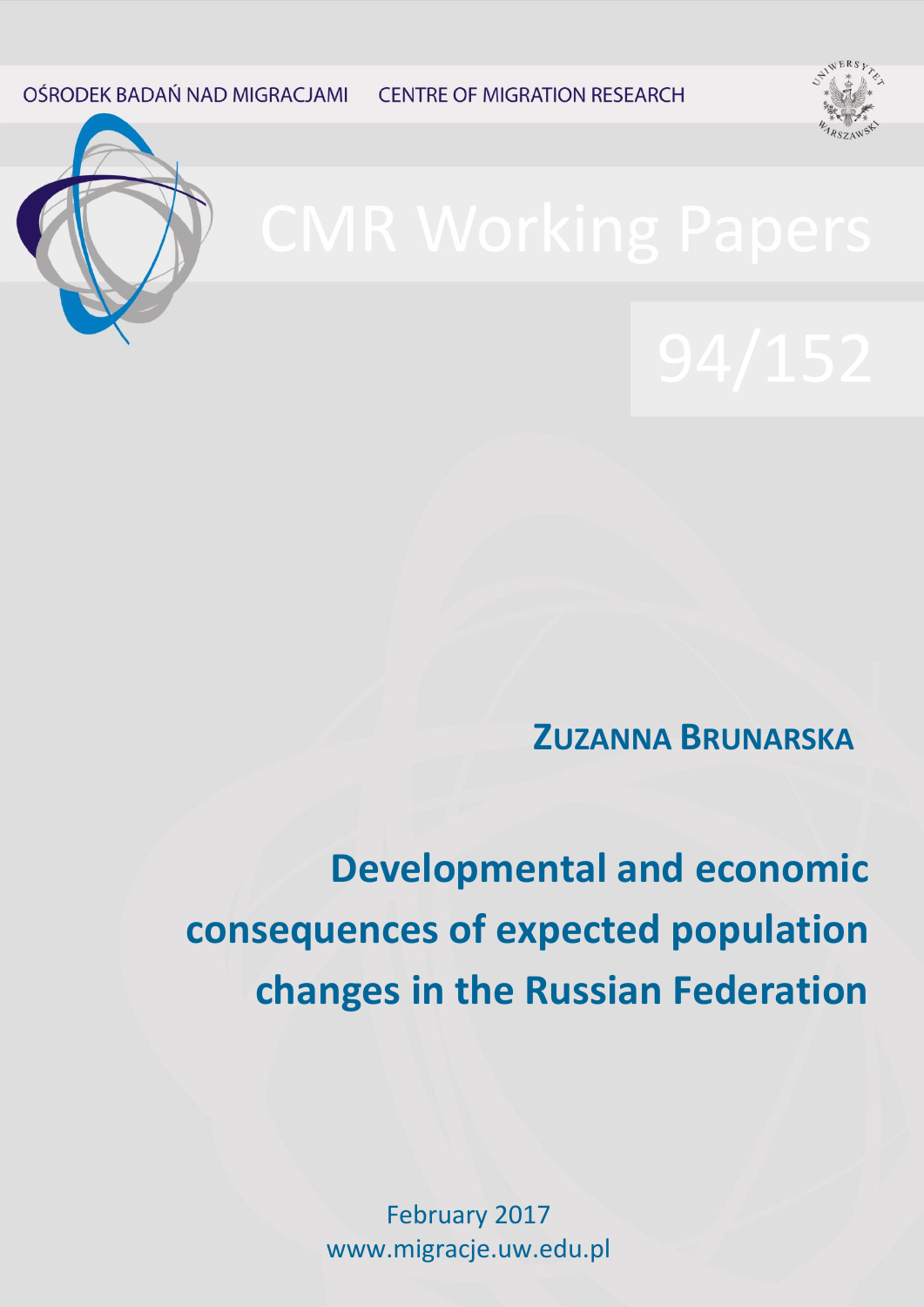**Zuzanna Brunarska**, Centre of Migration Research, University of Warsaw; The Robert B. Zajonc Institute for Social Studies, University of Warsaw, **zuzanna.brunarska@uw.edu.pl**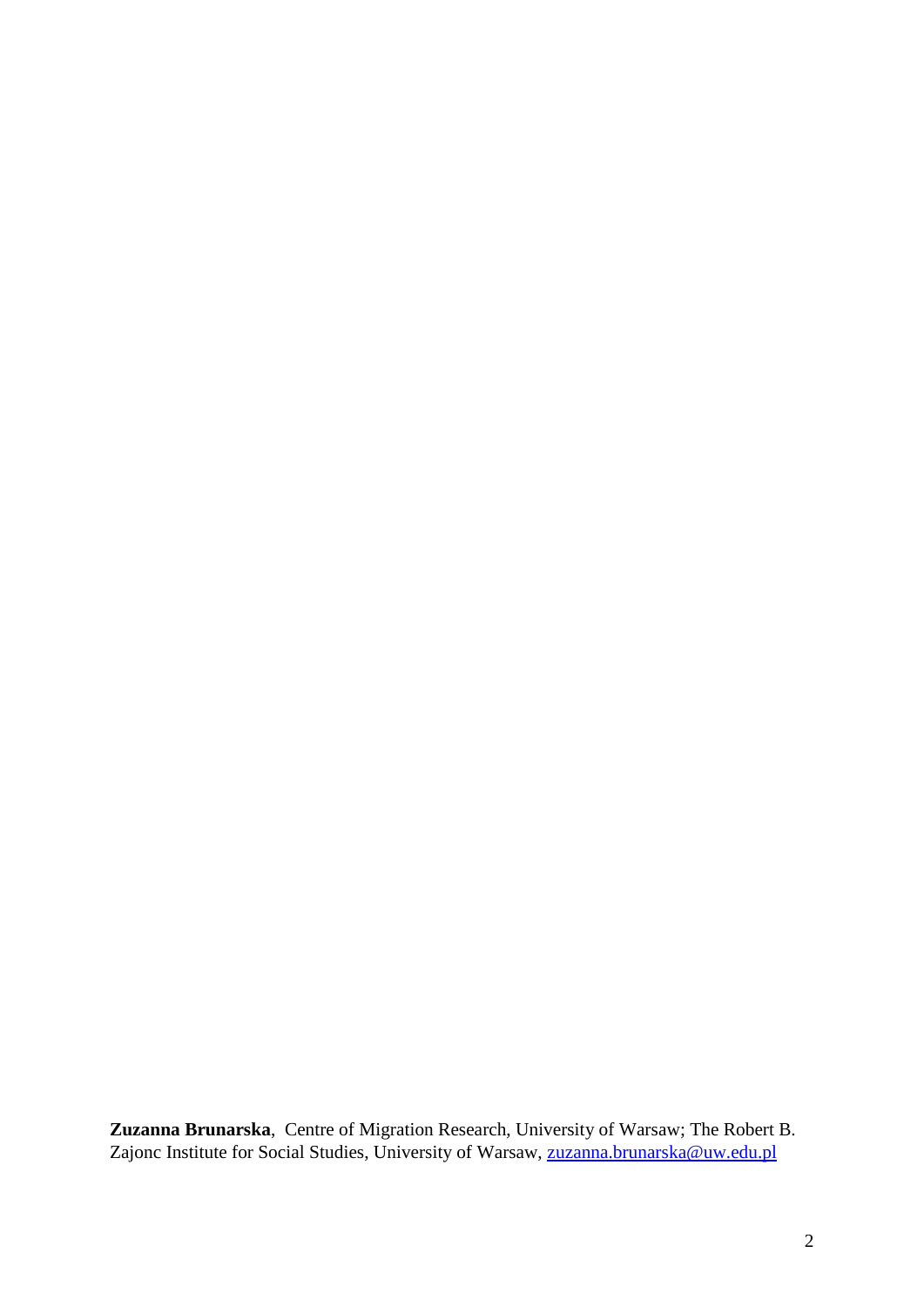# **Abstract**

The paper discusses economic and developmental consequences of future population changes in Russia, taking into account demographic changes both on the country level and broken down by ethnic group. It focuses on their impact on the labour market, pension system and economy, including regional development, also taking into consideration differences between ethnic groups as regards their demographic and socio-economic characteristics. The role of international migration is discussed separately.

**Key words:** Russia, population changes, ethnic groups, migration

# **Abstrakt**

Artykuł omawia ekonomiczne i rozwojowe skutki przyszłych zmian ludnościowych w Rosji, biorąc pod uwagę zamiany demograficzne zarówno na poziomie kraju, jak i w rozbiciu na grupy etniczne. Skupia się na ich wpływie na rynek pracy, system emerytalny i gospodarkę, w tym rozwój regionalny, uwzględniając różnice między grupami etnicznymi w kwestii ich charakterystyk demograficznych i społeczno-ekonomicznych. Oddzielnie poruszona jest rola migracji międzynarodowych.

**Słowa kluczowe:** Rosja, zmiany ludnościowe, grupy etniczne, migracja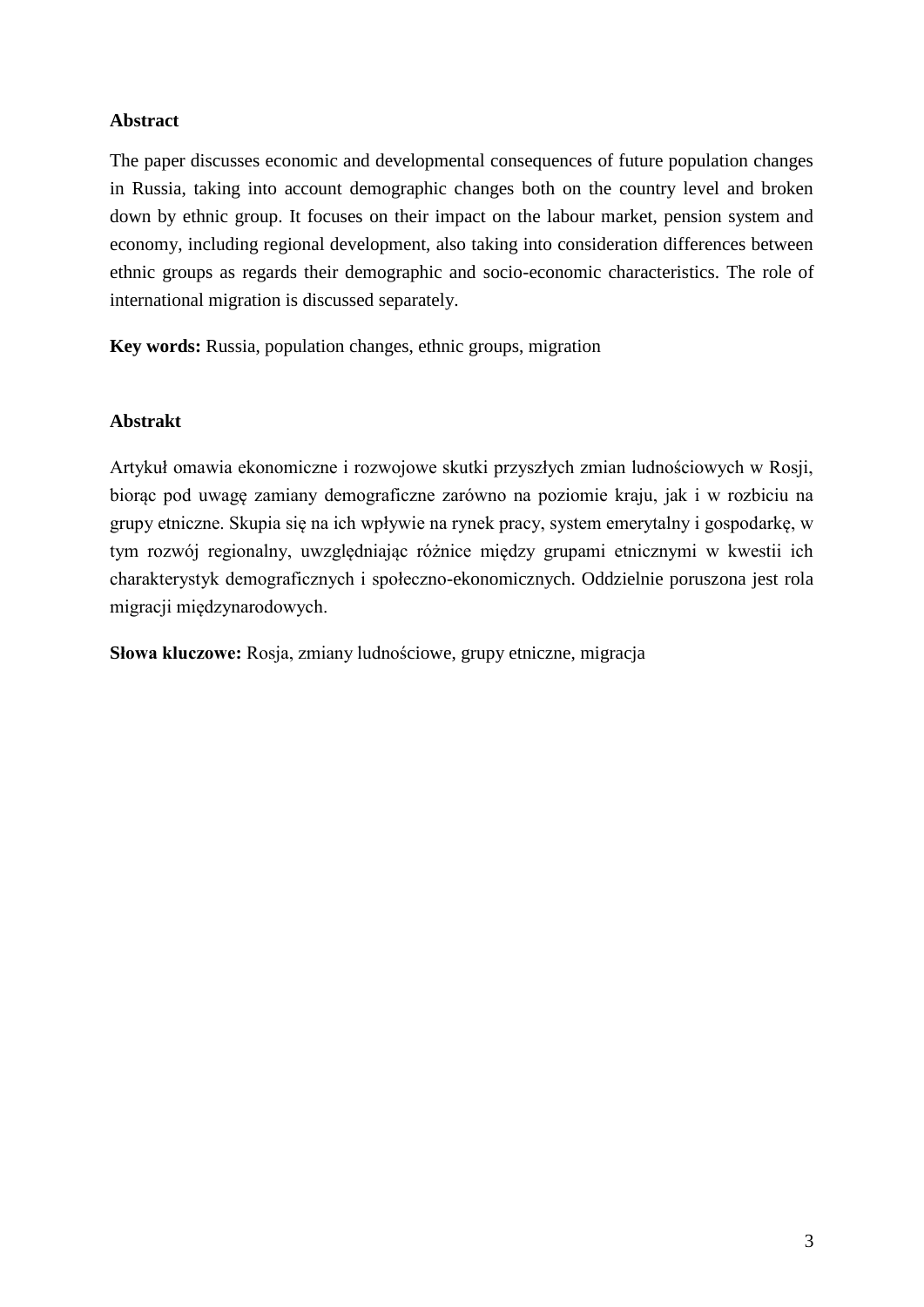## **Introduction**

<u>.</u>

Demographic changes are reflected in a country's socio-economic development, *inter alia*, through their direct impact on the demand and supply side of the labour market. Both the population size and its composition play vital roles, age distribution most significantly. Population shrinkage does not have to pose a problem for a country's economic performance unless it is accompanied by a decline in working age population. Apart from age distribution, the structure of the population on other dimensions is also important. Changes to ethnic composition may translate to economic and developmental consequences due to existing differences between ethnic groups in terms of their socio-economic characteristics. In the Russian Federation (RF), all the phenomena mentioned above coexist – the country is threatened by depopulation, its population is exposed to aging and to significant changes to its ethnic composition.

This text focuses on economic and developmental consequences of future population changes in the RF as simulated by the MIGRUS project (Kupiszewski, Kupiszewska 2014a; for detailed assumptions underlying the simulations see Kupiszewski, Kupiszewska 2014b). The simulations were based on a cohort-component, multistate, hierarchical population projection model called MULTIPOLES (Kupiszewska, Kupiszewski 2013; Kupiszewski, Kupiszewska 2011), in which data was disaggregated by ethnicity, sex and age (a division into eighteen 5-year age groups, up to 85+, was used). A starting point was January 1, 2011 and the simulations were run for the period of 25 years, i.e. until 2036, for 22 most numerous ethnic groups (apart from Chechens) with representatives of the remaining ethnic groups forming one category labelled as *Others*. <sup>1</sup> The model was based on specific assumptions on the three components of population change (fertility, mortality and net international migration) for each ethnic group. These quantitative assumptions, in turn, were based on three different qualitative scenarios of possible social, economic and political developments in the Russian Federation. The first scenario, called "Modernisation" scenario, assumes a departure from the raw material-based economy towards the modern economy and the democratisation of political life, which should allow investments in health care, programs supporting natality and healthy life style campaigns, and which should result in an increase in fertility, life expectancy and an intensified migration inflow. The second scenario, referred to as "No significant changes", assumes maintenance of the current high dependence on energy resources and of the present political regime with current expenditures on the purposes named above and consequently a moderate increase in fertility and mortality along with a stagnating net migration. The third scenario, labelled "Negative political and economic developments", assumes the deterioration of the current economic situation worldwide along with expansion of political conflicts and further development of the autocratic system in Russia, which would

<sup>&</sup>lt;sup>1</sup> In other words, the *Others* category in the MIGRUS simulations includes all ethnic groups living in the RF apart from the 22 most numerous groups and Chechens.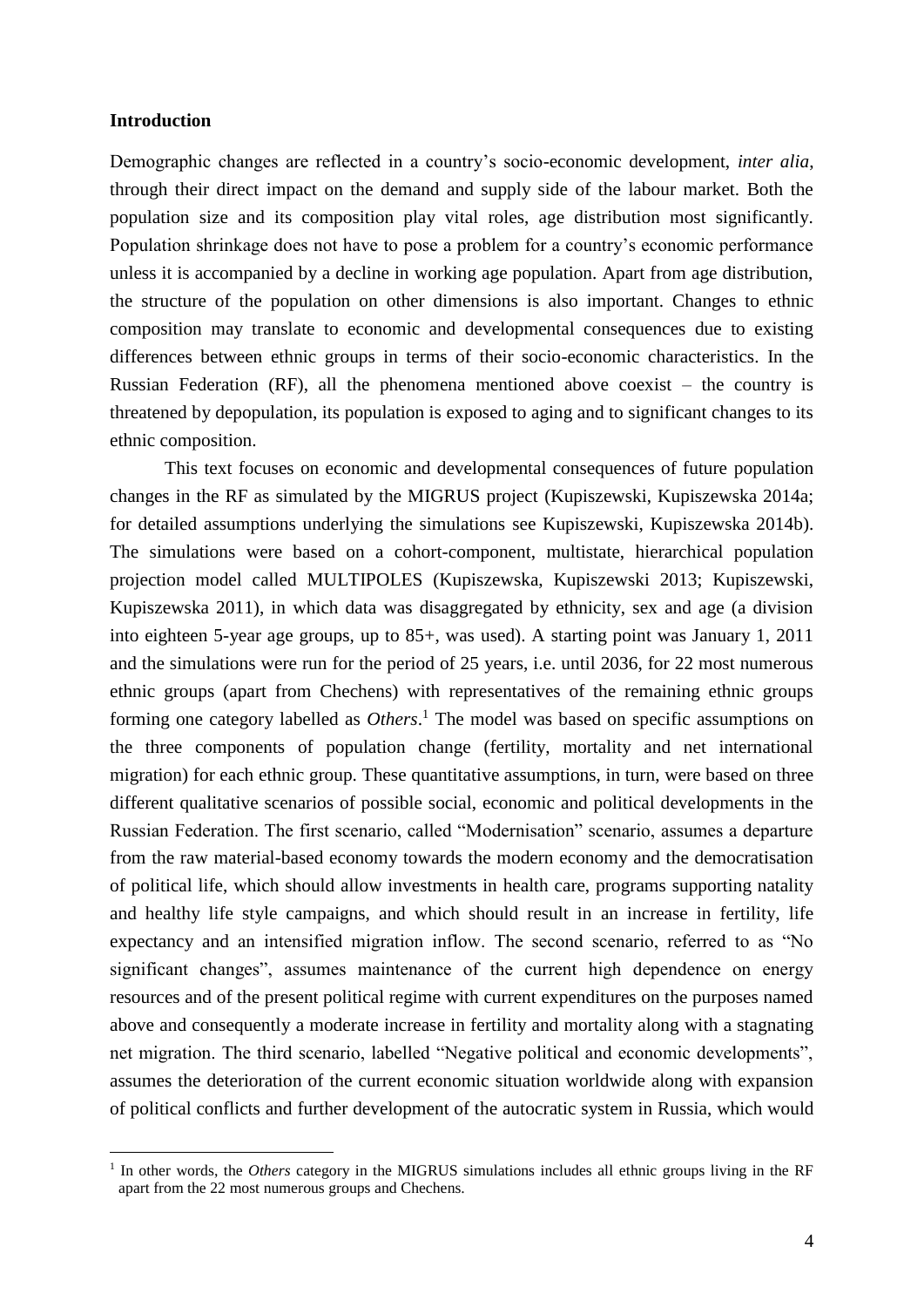lead to a reduction of health care, pro-natalist and healthy life style programs and consequently a decrease in net migration, decreasing or stagnating fertility and stagnating mortality.

The paper is structured as follows. The first section gives a short overview of the simulated population changes and their potential consequences for Russia's labour market, its pension system, and its economy – looking from the country perspective. The second section goes into ethnic diversity issues. Its first subsection is concentrated on simulated changes in magnitudes and age structures of specific ethnic groups and their potential economic and developmental impact. The second subsection discusses the role of the current characteristics of specific ethnic groups taking into account labour market behaviour. Based on the current performance of ethnic groups in this domain, the developmental and economic impact of potential changes to their size/share in the RF population are considered. The third section focuses on the role of international migration in simulated population changes and its potential economic and developmental impact, both on the country level and as regards specific ethnic groups.

# **1. Expected population changes and their potential economic impact – the country perspective**

The population of the Russian Federation has been undergoing significant changes in size and composition. Since the mid-1990s, Russia has noted a population decline of about 4.1 million – a fall from 148.3 million in 1995 to 144.2 million in 2015 (*Demographic Yearbook of Russia* 2015; *Regiony Rossii* 2016),<sup>2</sup> which comes out to an average annual decline of over 200 thousand. The main reasons for this decline were high mortality (particularly among males) coupled with low fertility.<sup>3</sup> As a result, even a positive migration balance was not able to compensate for the incurred losses (see Section 3). Many available population projections foresee further population decline in Russia in the next decades. According to the United Nations (UN 2015), the RF population will be 127.8 million in 2036 in the low variant, and 142.4 million in the high. The prognosis of the Russian Federal State Statistics Service (Rosstat) is more optimistic: in its low variant, it expects the population to reach 128 million in 2036, in the high variant – 155.5 million (*Demographic Yearbook of Russia* 2013).<sup>4</sup> MIGRUS results, due to the fact that they do not cover the Chechen Republic, cannot be

1

<sup>&</sup>lt;sup>2</sup> Rosstat presents higher numbers for the total population – 146.5 million as of  $2015$  – which include 2.3 million inhabitants of Crimea.

<sup>&</sup>lt;sup>3</sup> These numbers were more alarming in 2013, when the population decline since 1995 amounted to about 5.1 million, which meant an annual average decline of about 260 thousand. The demographic situation improved in the last 4 years.

<sup>&</sup>lt;sup>4</sup> The newest Rosstat prognosis expects the population of Russia to reach 138.5 million and 152.9 million, respectively (*Demographic Yearbook of Russia* 2015). These numbers, however, include the population of the Russia-occupied Crimea, and therefore are not directly comparable. The numbers presented in the *Demographic Yearbook of Russia* (2013) should rather be compared with the former UN (2013) projection, which was 119.6 million if fertility levels are low and 139.7 million if they are high.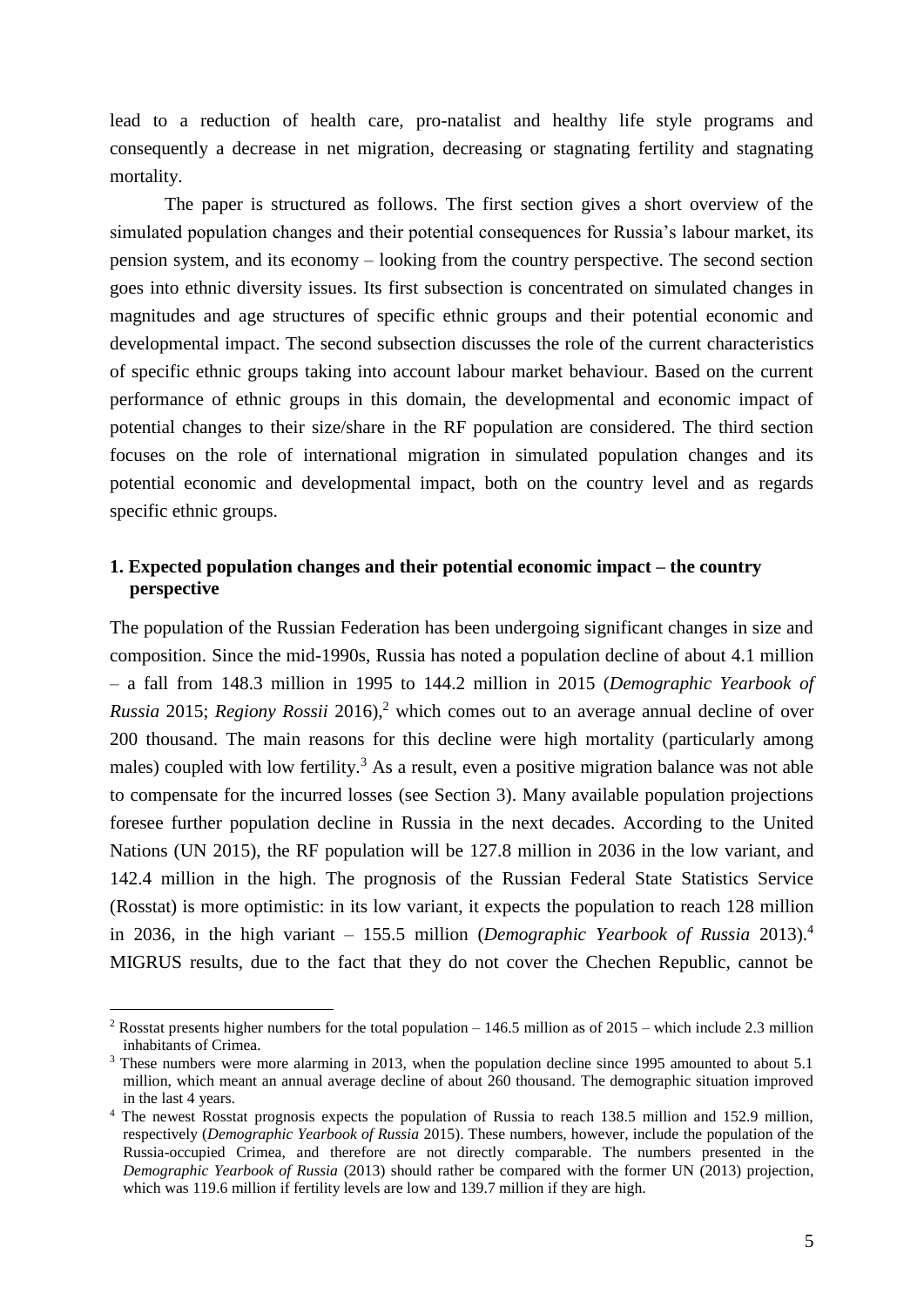easily compared to the projections mentioned above. According to the MIGRUS simulations, the population of the Russian Federation without inhabitants of the Chechen Republic will fall by 11.7%, to 125.4 million in 2036 under a scenario assuming negative political and economic developments (NEG), while it will increase by 1% – reaching a level of 143.5 million – assuming a "Modernisation" scenario (MOD).<sup>5</sup>

Although both the Rosstat and the MIGRUS simulations provide variants predicting no population decline (or even an increase), a look at the projected age structure is enough to indicate potential risks, in particular looking from economic, and thus social and developmental, perspectives. Although population shrinkage need not mean a deterioration of economic outcomes, unfavourable changes to population composition, including its age structure, definitely do so. The Rosstat prognoses predict growth in the share of population older than working age in all of their three variants. The outcomes of the MIGRUS simulations confirm this result for Russia without the Chechen Republic (see Figure 1).<sup>6</sup>



Figure 1. Simulated share of population older than working age in Russia until 2036

Source: based on MIGRUS simulations (Kupiszewski, Kupiszewska 2014a)

<u>.</u>

The above figure shows that, regardless of the scenario, the share of population over working age will increase in the next decades, growing from less than 13% in 2011 to over 17% in 2036 in the case of the "Negative political and economic development" scenario and to 20% in the case of the "Modernisation" scenario. An increase in the share of older people forces an increase in public expenditures on the social security system, including the pension system. The pension system in Russia follows a three-tier model with a basic pillar fitting into the pay-as-you-go (PAYG) scheme, which is less viable in the face of aging population.<sup>7</sup> A rise in the share of population older than working age also means increased demand for health care

<sup>5</sup> Rosstat estimates the size of the RF population excluding the Chechen Republic and Russia-occupied Crimea at 142.8 million as of the end of 2015 (*Regiony Rossii* 2016).

<sup>6</sup> Hereafter, whenever Russia is mentioned in the context of the MIGRUS simulations, the Chechen Republic is excluded.

<sup>&</sup>lt;sup>7</sup> For an overview of the process of policy-making and the recent changes to the Russian pension system, see Remington (2015).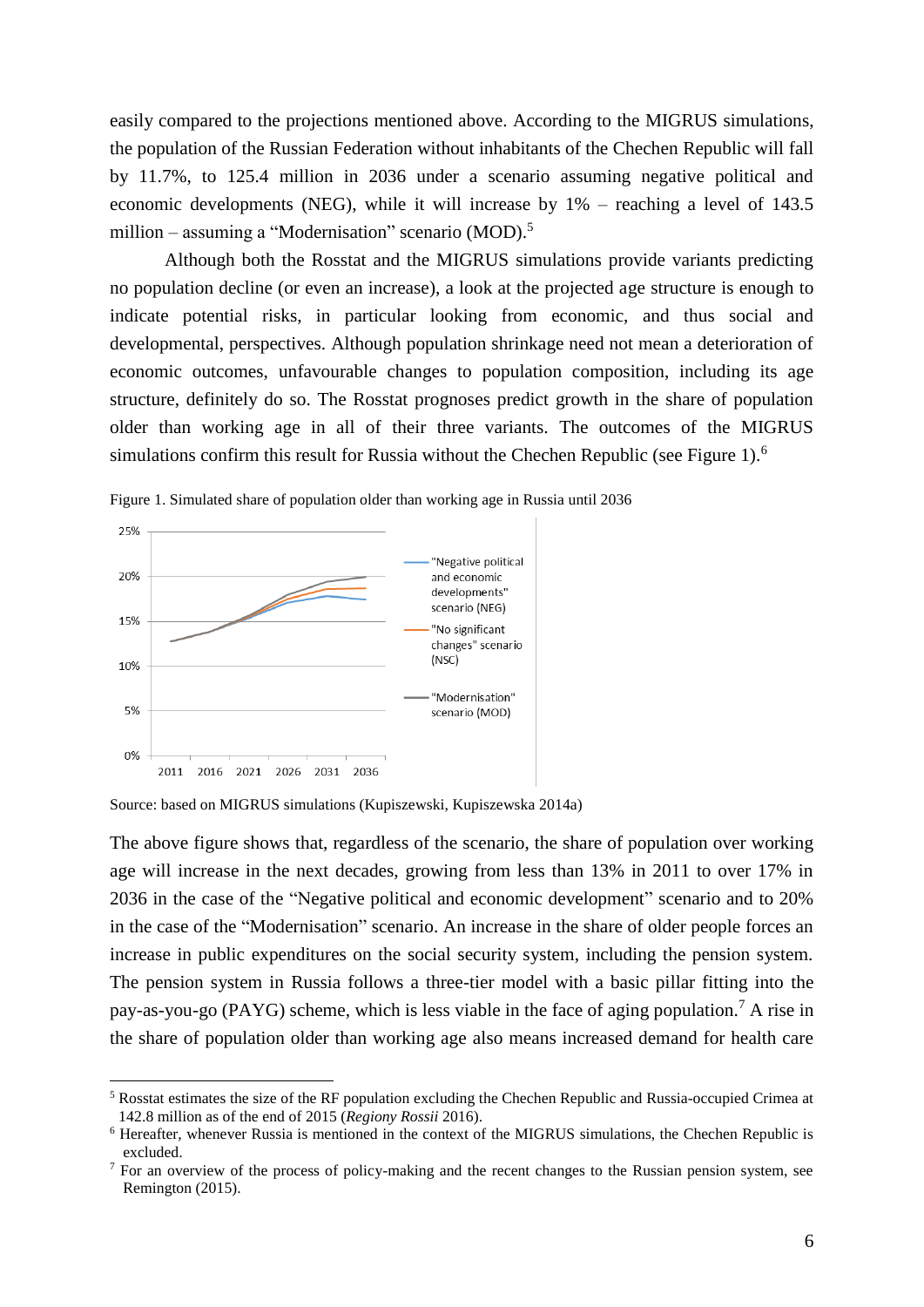resources.<sup>8</sup> In order to afford those expenses, the state budget has to be filled with revenues generated by younger generations. For this reasons, the share of the working age population is crucial to ensure the solvency of the social security system. The MIGRUS simulations foresee a sharp decline in the share of the working age population in Russia by 2026, regardless of the scenario – from 72% in 2011 to 65–66% (see Figure 2). However, the subsequent decade should bring an increase (NEG and NSC scenarios) or stabilisation (MOD scenario) in the share of the working age population. This is consistent with changes in the share of people older than working age in this period.



Figure 2. Simulated share of working age population in Russia until 2036

1

It is worthwhile to note that it seems that in the short/medium-term perspective the MOD scenario will bring the most negative consequences (despite intensified migration inflow). If modernisation does not occur, an increase in the share of the working age population is to be expected from 2026. This paradox will be explained later on by a discussion of dependency ratios.

In order to assess the impact of age structure changes on the labour market and social security system, we have to look simultaneously at both changes in the size of the working age population and cohorts older than working age. Age pyramids depicted in Figure 3 allow a comparison between the present (2011) and simulated (2036) age distribution of the RF population according to the NSC scenario (which constitutes the moderate variant).

Source: based on MIGRUS simulations (Kupiszewski, Kupiszewska 2014a)

<sup>8</sup> However, taking into account the specific character of the Russian public health care system, based to a large extent on informal co-financing by patients themselves (Fotaki 2009), increased demand for health care resources does not necessarily have to mean increased public health spending, but (if nothing changes in this respect) will rather mean an increased burden on citizens.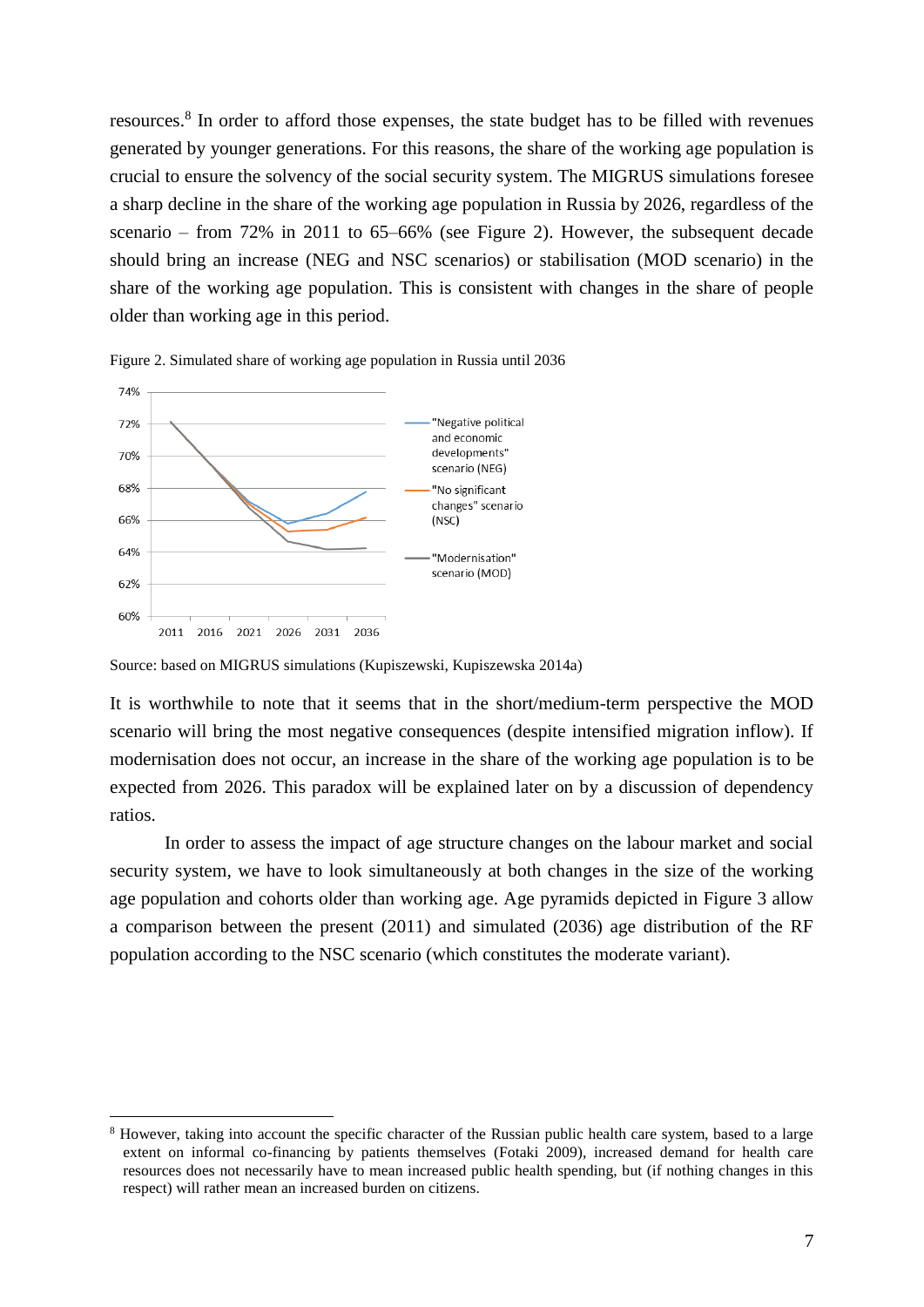

Figure 3. Comparison of age distribution of the population of Russia in 2011 and 2036 (NSC scenario)

Source: MIGRUS simulations (Kupiszewski, Kupiszewska 2014a)

<u>.</u>

As shown in Figure 3, age distribution of the population in Russia is expected to evolve further towards a typical constrictive shape. What is, however, worth noting here, is that the imbalance between sexes, with male older age groups being less numerous, will persist. The pyramids for the remaining two scenarios look similar, which makes it evident that population aging in Russia is inevitable.

A shrinking share of the working age population coupled with a growing share of older people leads to an increase in burdens on the working age population in terms of various intergenerational transfers – both on the state level (in the form of taxes and social security contributions) and on the private level (monetary expenses and non-monetary support given to aging family members). Such an expenditure pressure diminishes savings and thus may also limit potential investment possibilities.

The relationship between the size of different age groups can be expressed by various measures indicating the scale of social and economic burden, e.g., an old-age dependency ratio (ODR) or potential support ratio (PSR). The literature offers several additional measures, for instance: the Economic Elderly Support Ratio, EESR, and the Labour Market Support Ratio, LMSR (Bijak et al. 2007).<sup>9</sup> Although the latter two measures seem more appropriate to illustrate the true burden on the active part of the labour market,  $10$  MIGRUS results do not provide data enabling a calculation of EESR and LMSR for the years to come. Without estimates of the future size of economically active and inactive populations, we have to stick to age dependency ratios. The old-age dependency ratio indicates the number of old age

<sup>9</sup> The EESR is defined as the ratio of the total economically active population (aged 15 or more) to the inactive population in retirement age (65+). The LMSR is the ratio of the total economically active population to the total inactive population (where both groups consists of persons aged 15 and more).

<sup>&</sup>lt;sup>10</sup> They are sometimes called *economic dependency ratios* (as opposed to such measures as ODR or PSR, called *demographic dependency ratios*).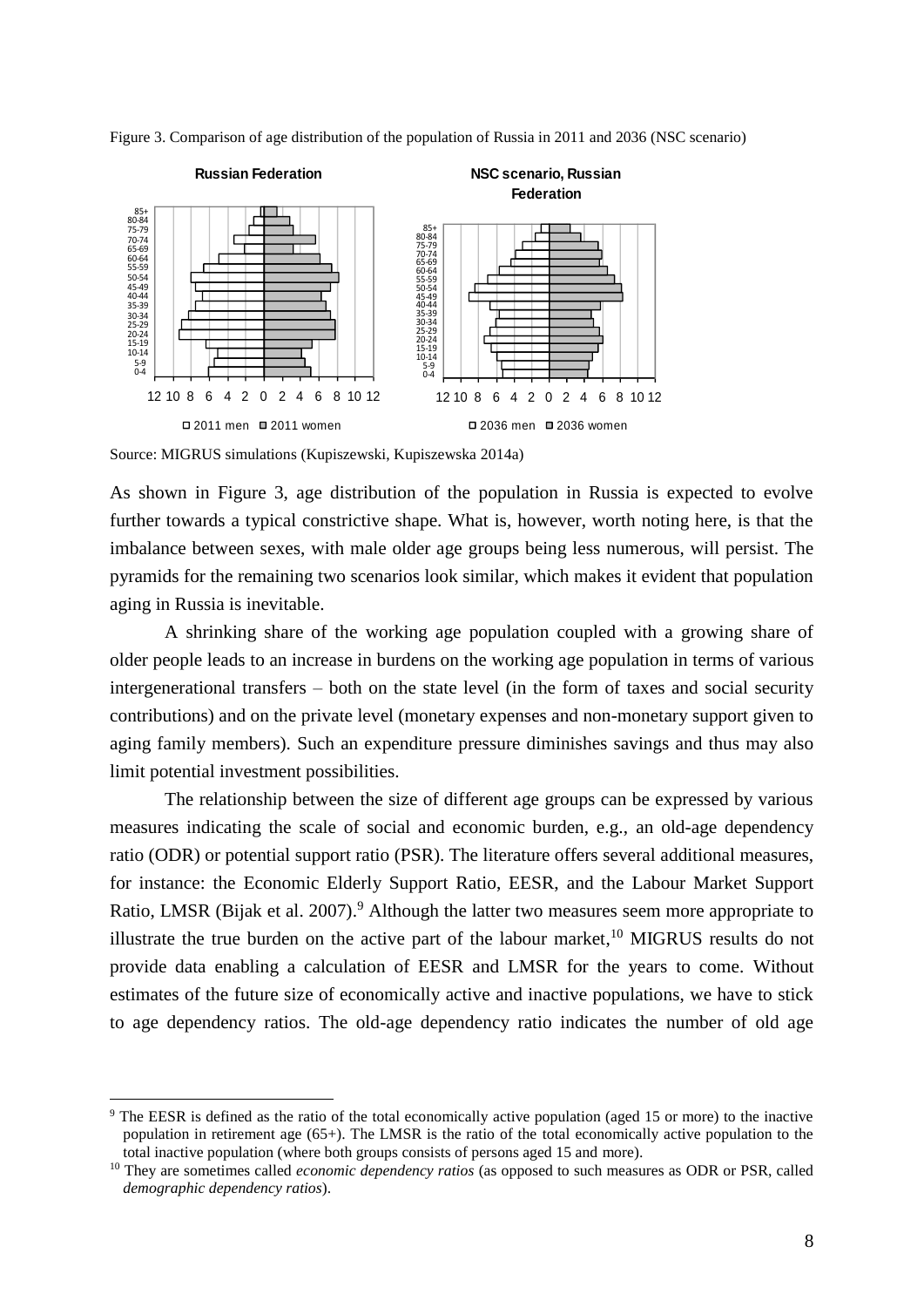dependents (people aged 65 and older) to every hundred population aged 15-64. Figure 4 illustrates the expected ODR values according to the three scenarios.



Figure 4. Simulated old-age dependency ratio for Russia, 2011–2036

1

The simulations performed within the framework of the MIGRUS project show that until 2031 the burden on the working age population is expected to increase regardless of the scenario. At the end of the observed period (2011–2036), ODR is going to further increase or slightly decrease – depending on the scenario. Although at first glance the modernisation scenario may seem to be the most desirable option for the country's future (in comparison to the perspective of no changes or negative developments), the ODR calculation suggests that it may be relatively the least favourable in the short-medium run, when taking into account the age structure of the population. This phenomenon can be explained by the fact that the "Modernisation" scenario assumes generous funding to anti-alcohol and anti-tobacco campaigns and improvement in health services throughout the years, which should translate into decreasing mortality rates and higher life expectancy. The effect of declining mortality rates is expected to be so strong that neither an increase in fertility foreseen in this scenario nor an inflow of migrants attracted by the flourishing economy will be able to compensate for it in terms of ODR. Thus, from the perspective of future viability of the pension and social security system, in the short term a decrease in mortality poses an additional challenge for the state, which has to support old-age dependent groups. Moreover, in a short-term perspective the "Modernisation" scenario gives an even higher dependency ratio than other scenarios, when taking into account not only old but also young dependents, who will be more numerous due to higher fertility rates and lower mortality rates in younger age groups.<sup>11</sup> An increase in

Source: based on MIGRUS simulations (Kupiszewski, Kupiszewska 2014a)

<sup>&</sup>lt;sup>11</sup> As Vishnevskiy et al. (2012) claim, population aging is initially caused by fertility decline ("aging from below"), while decline in mortality rates affects younger age groups first and thus contributes to an increase in fertility rates (as larger young cohorts survive childhood and have their own children), and only later leads to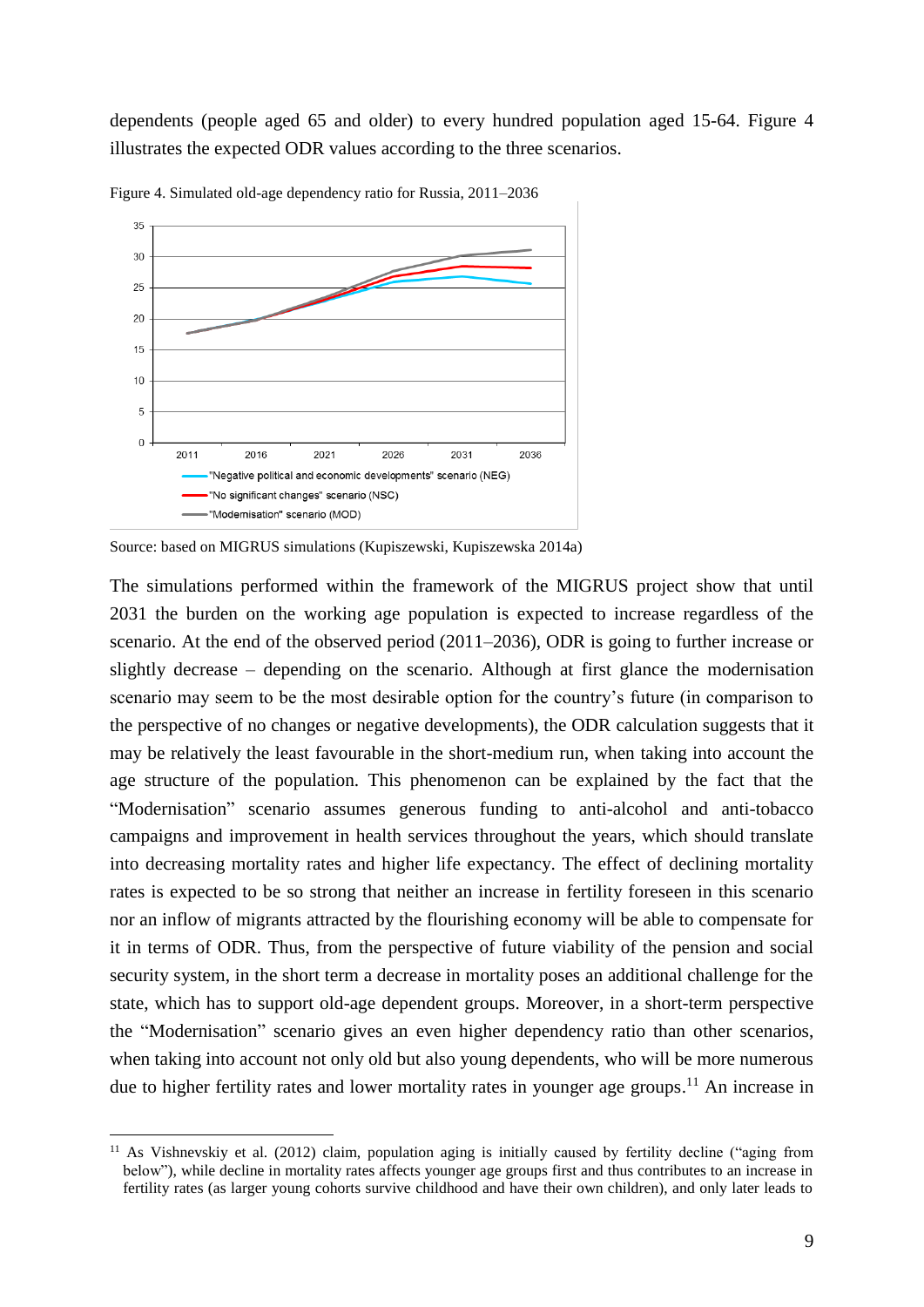young-age dependency means higher expenditures on education and additional expenditures on health care. Thus, in the short run, the "Modernisation" scenario seems less advantageous in terms of the size of future expenses, but of course it would prove more favourable for the country's economic development in the long run.

The simulations show that Russia's workforce is not only going to shrink but also age, which can be evidenced by the declining younger-to-older workers ratio (defined as the ratio of people aged  $15-39$  to 100 of those aged  $40-64$ ).<sup>12</sup> It was 108 in 2011 and it is expected to fall to about 80 in 2036. The simulated changes to the size of workforce in Russia can also be vividly presented as follows: in 2011, the ratio of people aged 60–64 years (those who leave the workforce) to persons aged 20–24 years (those who enter the labour market) was, on average,  $7$  to  $10$ .<sup>13</sup> The MIGRUS simulations foresee that this indicator will reach its peak in 2021, when there will be 15 people leaving the workforce as compared to 10 entering it. If no significant changes or negative changes are assumed, it will further fall to 9 and 10 respectively in 2036. The "Modernisation" scenario yields a slightly less favourable result with an indicator equal to one (and thus does not show any chance of labour force expansion).

Shrinkage of the relative size of the workforce coupled with its gradual aging will translate into a decline in economic capacity, a decrease in potential for high economic growth. This can be explained, *inter alia*, by age-specific variations in labour productivity, namely, the relatively poor health of older generations in Russia which lowers their labour productivity. This effect is expected to be particularly strong in the case of the NEG scenario, which assumes underfunding of health care and no funds for lifestyle programs. As McMorrow and Roeger (1999) argue, economic dependency burdens are much heavier in countries with low employment rates. It is understandable that high unemployment rates combined with low activity rates place additional burdens on the national budget in terms of current budgetary expenditures. In the case of Russia, the reported unemployment level is not very high and activity rates are not exceptionally low, but low activity rates among older age groups might constitute a problem and thus activation of these groups might be of key importance. 14

The Russian pension system allows a relatively early official retirement age. The statutory age at which one becomes eligible for a pension in the RF is 60 for men and 55 for women, which is very low by international standards. Moreover, the minimum contribution record has so far been only 5 years, and many individuals (e.g., performing specific professions) have been entitled to retire even earlier (Eich et al. 2012). Demographic changes, particularly as simulated by the "Modernisation" scenario, which assumes an increase in the

 $\overline{a}$ 

aging due to growth in the elderly population resulting from an increase in life expectancy ("aging from above").

 $12$  Thus, workers are actually approximated by all the people of certain age here, irrespective of whether they work indeed or not.

<sup>&</sup>lt;sup>13</sup> Again, it is an approximation, as MIGRUS results do not provide data enabling a more accurate calculation.

<sup>&</sup>lt;sup>14</sup> So far, the propensity to work among Russian pensioners is relatively high compared to other countries (Kolev, Pascal 2002).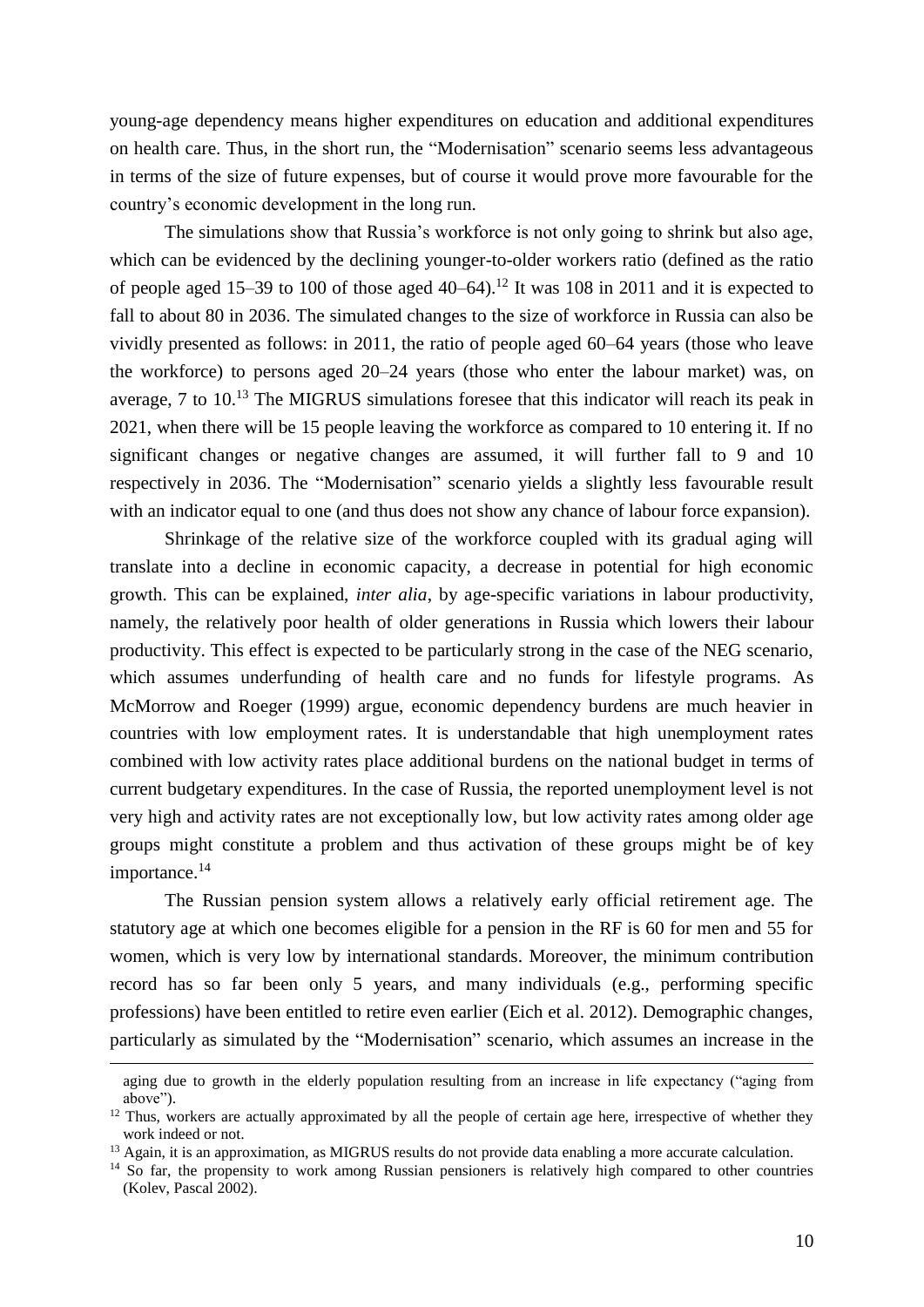average life expectancy, pose a challenge to the pension system. The question of its sustainability has been recognised in Russia and proposals to increase the pension age have already been raised (e.g. the *Strategy for Pension System Long-Term Development until 2050* has been elaborated).<sup>15</sup> It may be expected that, provided that oil prices are high, there will not be much problem with the solvency of the pension system, because the potential deficit in the pension fund can be covered by revenue from oil and gas sales. However, a significant drop in prices of oil and gas which we have observed recently and which may last relatively long (International Monetary Fund 2015) can make this problem extremely severe. An official government prognosis foresees that the number of pensioners (that is, consumers) will equal the number of workers (that is, taxpayers) in 2030 (Maleva 2013). According to the pension system reform approved in the end of 2013, the minimum contribution will be raised to 15 years by 2025,<sup>16</sup> which is evidence that the problem has finally been taken seriously by the Russian authorities. However, as regards the potential increase in pension age, some scholars find no grounds for such an extension unless there is a decline in mortality rates (Dmitriev et al. 2009; Vasin et al. 2010). Disregarding the ongoing dispute among scholars about whether the elderly indeed constitute a burden, specific features of the RF population have to be taken into account. Undoubtedly, an extension of the retirement age in Russia would require improvement of health services, addressed in particular to the elderly, and possibly would also require healthy lifestyle campaigns. Another important problem is the issue of employment among the 'young elderly', who are often incapable of finding a job despite trying. Therefore, there is a need for lifelong learning, which would increase their chances in the labour market.

<u>.</u>

<sup>&</sup>lt;sup>15</sup> In May 2016, a law was adopted increasing pension age for civil servants (see:

http://publication.pravo.gov.ru/Document/View/0001201605230052?index=0&rangeSize=1, accessed:

November 15, 2016). It is supposed to be gradually increased to reach 65 years for men and 63 for women by 2032.

<sup>16</sup> www.rosmintrud.ru/docs/mintrud/pension/13, accessed: April 15, 2014.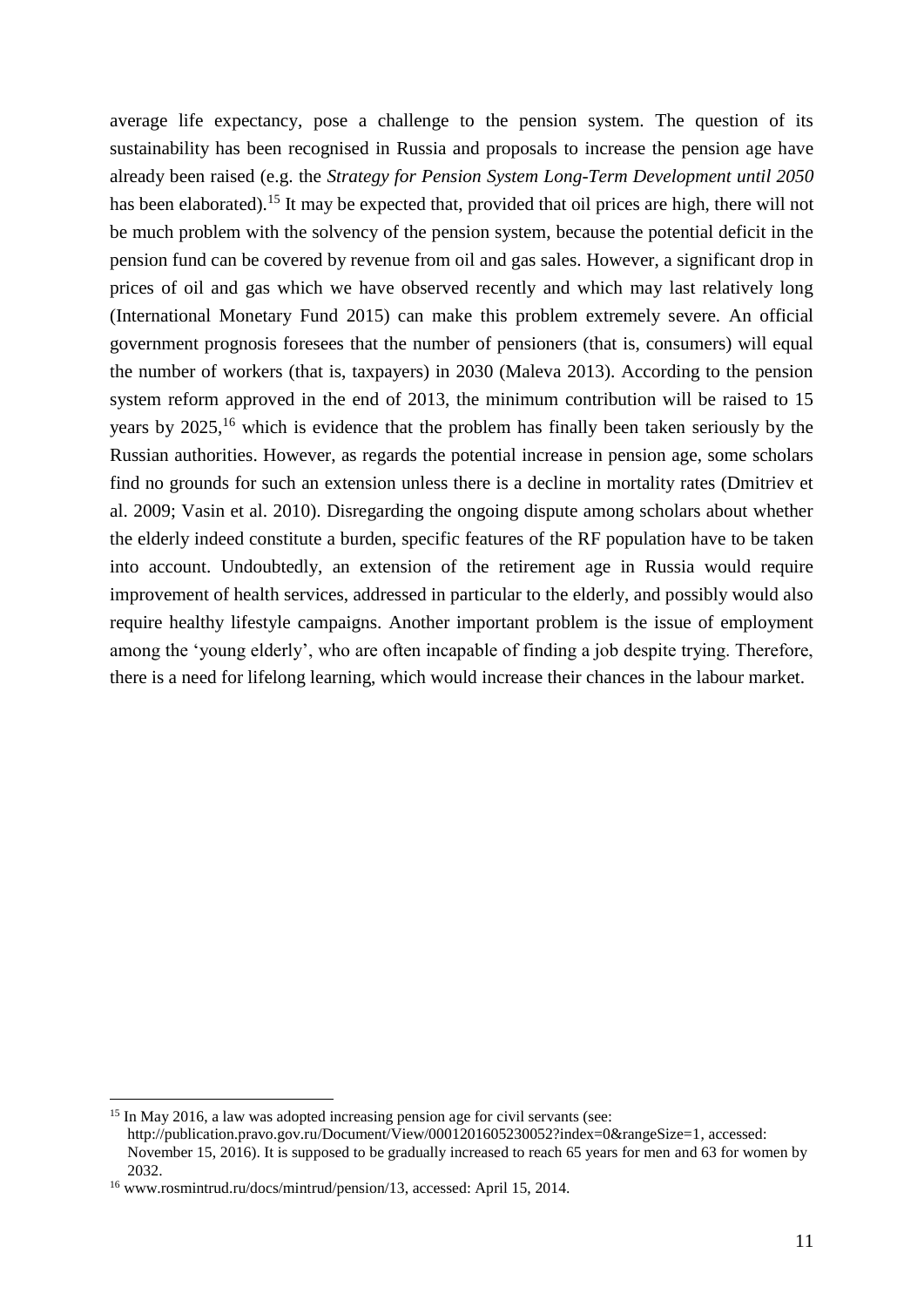## **2. Population changes – a focus on the ethnic dimension**

## **2.1. Simulated changes in magnitudes and age structure of specific ethnic groups and their potential economic consequences**

The simulated population changes by ethnicity show that differences in natural increase rates and net migration rates between ethnic groups are expected to lead to significant changes in the ethnic composition of the Russian Federation.<sup>17</sup> Some of the ethnic groups are expected to fall on the rank list of the most numerous ethnic groups<sup>18</sup> (Ukrainians, Chuvashes, Mordvinians, Udmurts, Maris, Ossetians and Belarusians); others, by contrast, are expected to rise (Armenians, Azeris, Dargins, Kumyks, Yakuts, Lezgins, Buryats and Ingush). Although Russians will not lose their status of the dominant ethnic group, their share in the population is expected to decrease from about 78% in 2011 to 73–74% in 2036 (depending on the scenario). Changes in the relative size of each ethnic group (especially in regions possessing relatively low percentages of Russians) may lead to changes in access to various goods, e.g., jobs. Thus, the distribution of resources among ethnic groups may change in the future, with Russians' dominant position gradually weakening.

In order to assess the potential impact of population changes on a country's economic development, demographic and socio-economic characteristics of individual ethnic groups have to be taken into account. As regards demographic characteristics, two aspects play a major role: first, age composition of ethnic groups (for age pyramids simulated for 2036 in the three MIGRUS scenarios, see Kupiszewski, Kupiszewska 2014a); and second, the question of whether an increase/decrease in their size is due to a natural increase/decrease or migration (the role of migration will be discussed in Section 3).

Unfortunately, simulations of population changes by ethnic group and by age do not allow us to draw sound conclusions as regards the impact of spatial differences in age structures on regional development in Russia. With a few exceptions, Russia's federal subjects are not ethnically homogeneous. Even in the republics named after their titular nations, the share of the indigenous peoples often amounts to less than 50% of the population,<sup>19</sup> so inference about possible regional effects is hindered. The official data shows that the share of the population above working age is much higher in central regions. The further potential growth of interregional differences as regards age structure may constitute both a chance and a challenge to regional economies of the peripheral regions. A look from this perspective may provide interesting insight to the analysis of economic and

1

<sup>&</sup>lt;sup>17</sup> However, it has to be borne in mind that the ethnic composition of a population is influenced not only by mortality, fertility and migration, but also by changes to ethnic identity due to assimilation or acculturation. The identity factor primarily influences the size of the Russian ethnic group, as many individuals choose between their own minority group and the dominant group in the country (Vishnevskiy et al. 2004). Changes of ethnic self-identification were not taken into account in the simulations though.

<sup>&</sup>lt;sup>18</sup> As said before, Chechens were excluded from the list of the most numerous ethnic groups in the RF.

<sup>&</sup>lt;sup>19</sup> For example, according to the 2010 population census, it was 29% in the case of the Republic of Bashkortostan, in the Mari El Republic – 44%, in the Republic of Mordovia – 40% and in the Udmurt Republic – 30%.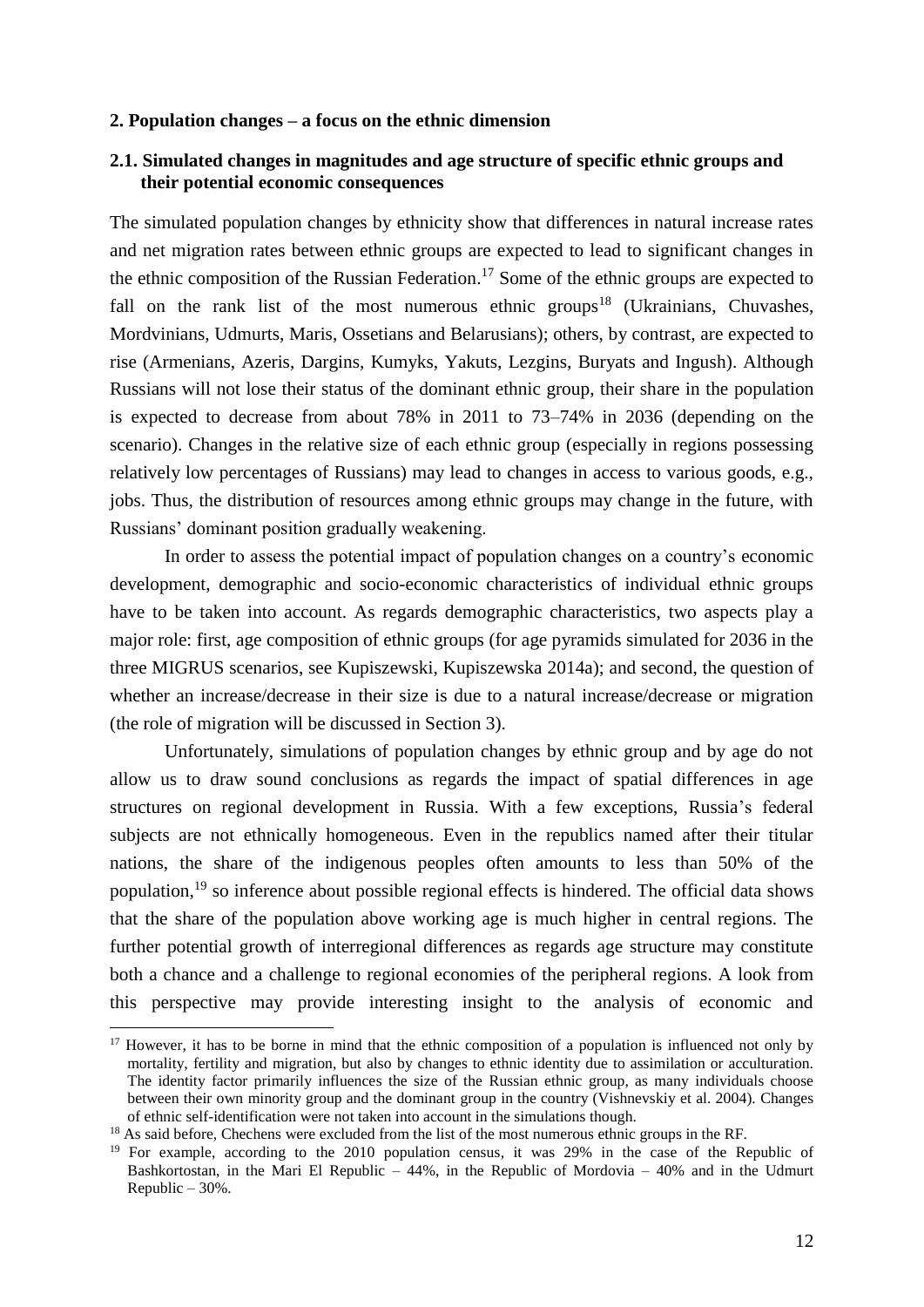developmental impacts of population changes. Figure 5 shows the simulated old-age dependency ratios by ethnic group in the NSC scenario.



<u>.</u>

Figure 5. Simulated old-age dependency ratios by ethnic group in 2036, according to NSC scenario

Source: based on MIGRUS simulations <sup>20</sup> (Kupiszewski, Kupiszewska 2014a)

In principle, it may be assumed that the age structure of an ethnic group expresses its potential – 'younger' ethnic groups have greater chances to contribute to the development of the region and a country than do 'older' groups. Since some ethnic groups are concentrated in particular regions and not spread evenly across the country, differences between ethnic groups may translate into uneven development of regions within Russia. However, the impact of age structure on the future development of a region should not be considered separately from its present level of development. The highest ODR values are expected to characterise Ukrainians, Germans, Belarusians and a few titular nations inhabiting republics located in the European part of Russia – i.e. Mordovia, Udmurtia, Chuvashia. The first three ethnic groups are scattered throughout a country, which effectively makes it impossible to draw any conclusions concerning regional development. As regards the republics listed above, on the

<sup>&</sup>lt;sup>20</sup> The *Others* category in the MIGRUS simulations includes all ethnic groups living in the RF apart from the 22 most numerous groups and Chechens.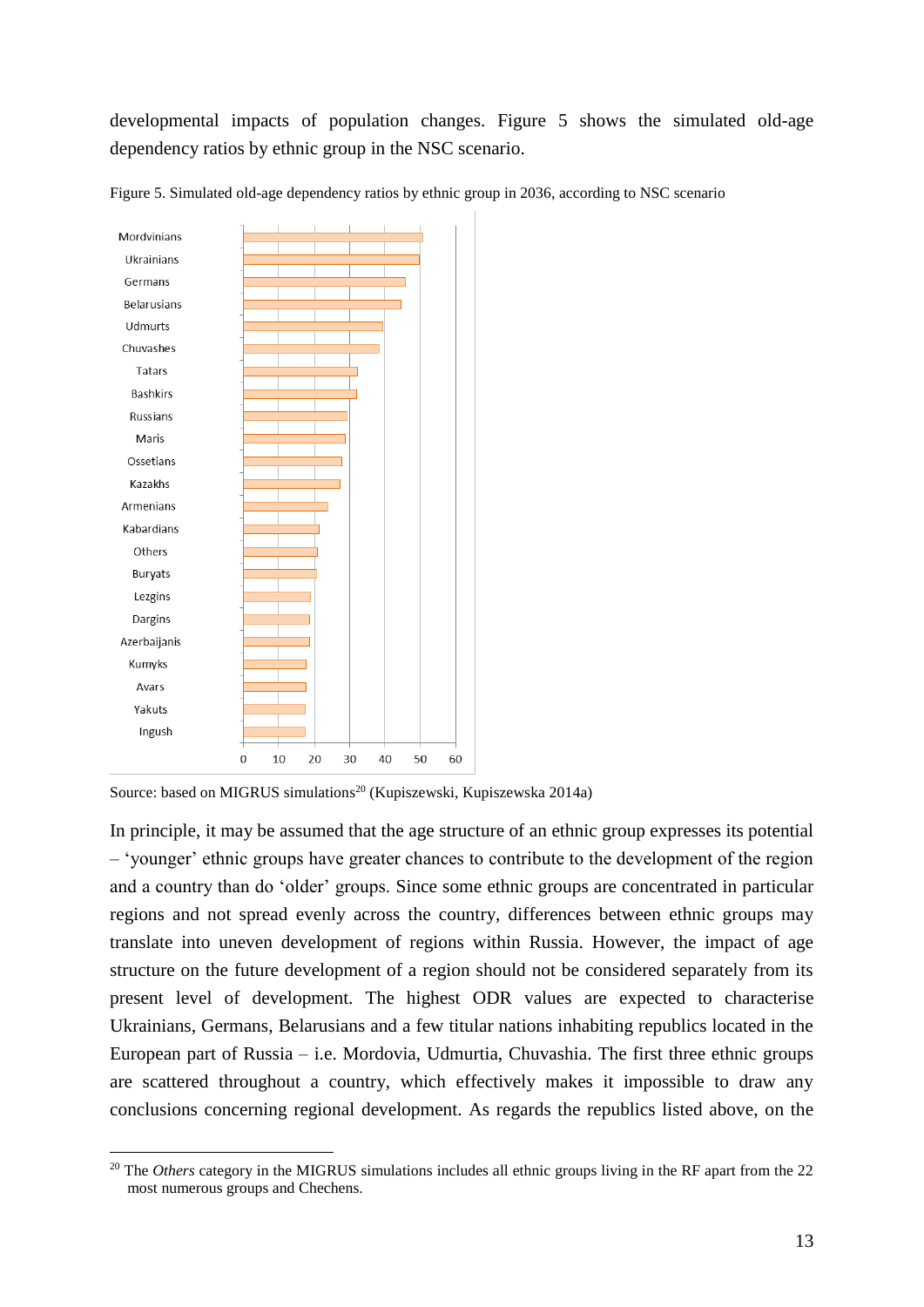one hand, from the developmental point of view, a growing share of older people at the expense of the working age population may limit the developmental chances of these republics and thus may mean their further peripherisation. On the other hand, theoretically, a decline in the working age population may reduce competition on the labour market and thus limit actual unemployment rates. However, such an approach disregards the longer perspective and the fact that unemployment in the most depressive regions is often structural in nature and frequently coexists with vacancies (which shows that it is not only the lack of workplaces that matters, but also other defects of the labour market, e.g., the lack of flexibility and educational-occupational mismatch). The lowest ODR values (both at present and as simulated for the future) characterise Caucasian ethnic groups (Ingush, Avars, Kumyks, Dargins, Lezgins and Azeris) and representatives of northern subgroups of Mongols and Turkic people – Buryats and Yakuts. Low ODR values in regions inhabited by those groups mean relatively large working age populations, which in turn may mean developmental chances on the one hand, and enhanced competition on the local labour market on the other. Northern Caucasian republics are already struggling with the problem of superfluous labour force, which the deficient regional economy is unable to absorb. Furthermore, a higher share of the working age population in comparison to the average country level provides additional incentive for internal labour migration. Internal mobility of a population plays an important role, potentially altering the population age structure of both a sending and a receiving region. As mobility involves mainly representatives of the most active and usually younger generations, it may contribute to higher dependency ratios in sending and lower dependency ratios in receiving regions. Thus, the presence (and hard to predict future potential) of interregional mobility additionally hampers drawing conclusions about the potential impact of the simulated population changes on the economic development of individual regions.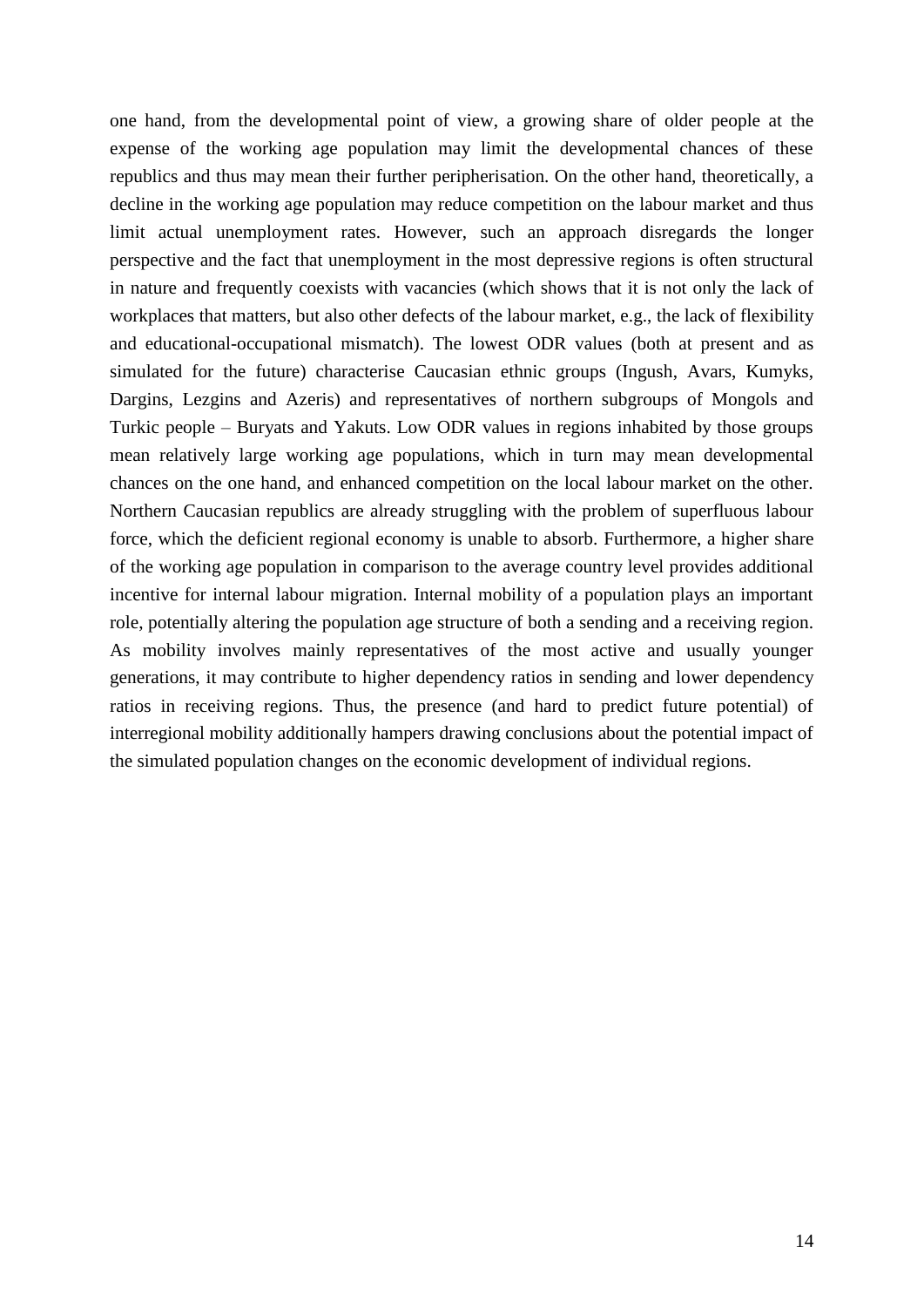### **2.2. The role of the current socio-economic characteristics of specific ethnic groups**

Apart from age structure, individual ethnic groups in Russia differ in terms of socio-economic characteristics, e.g., economic activity. However, there are not many data sources enabling such comparisons. The Russian population census offers data on sources of livelihood by ethnicity.<sup>21</sup> From the perspective of this analysis, what seems to be most interesting, are the share of people declaring work as one of their sources of income, and the percentage of unemployment benefit recipients (those who declared unemployment benefit as a source of income) among people of working age. The figure below depicts the percentage of residents of the Russian Federation of working age declaring work and/or unemployment benefit as a source of income by ethnic group according to the 2002 and 2010 population censuses.



Figure 6. Share of residents of the Russian Federation of working age who declared work (on the left) and unemployment benefit (on the right) among their sources of income, by ethnicity

Source: based on 2002 and 2010 Russian National Population Census

1

Figure 6 shows that there are considerable differences between ethnic groups – with the Northern Caucasus ethnicities having the lowest share of workers and the highest share of unemployment benefit recipients. It has to be borne in mind, however, that low labour force participation in the case of the Northern Caucasian ethnicities may be attributed to a huge

 $21$  This data is provided only for the most numerous ethnic groups (47 in the case of the 2010 population census and 42 in the case of the 2002 population census). Therefore, the *Others* category is narrowed here to 24/19 of the remaining most numerous ethnic groups – after subtracting the 22 most numerous and Chechens from the 47/42 groups, in the case of the 2010 and 2002 population censuses, respectively.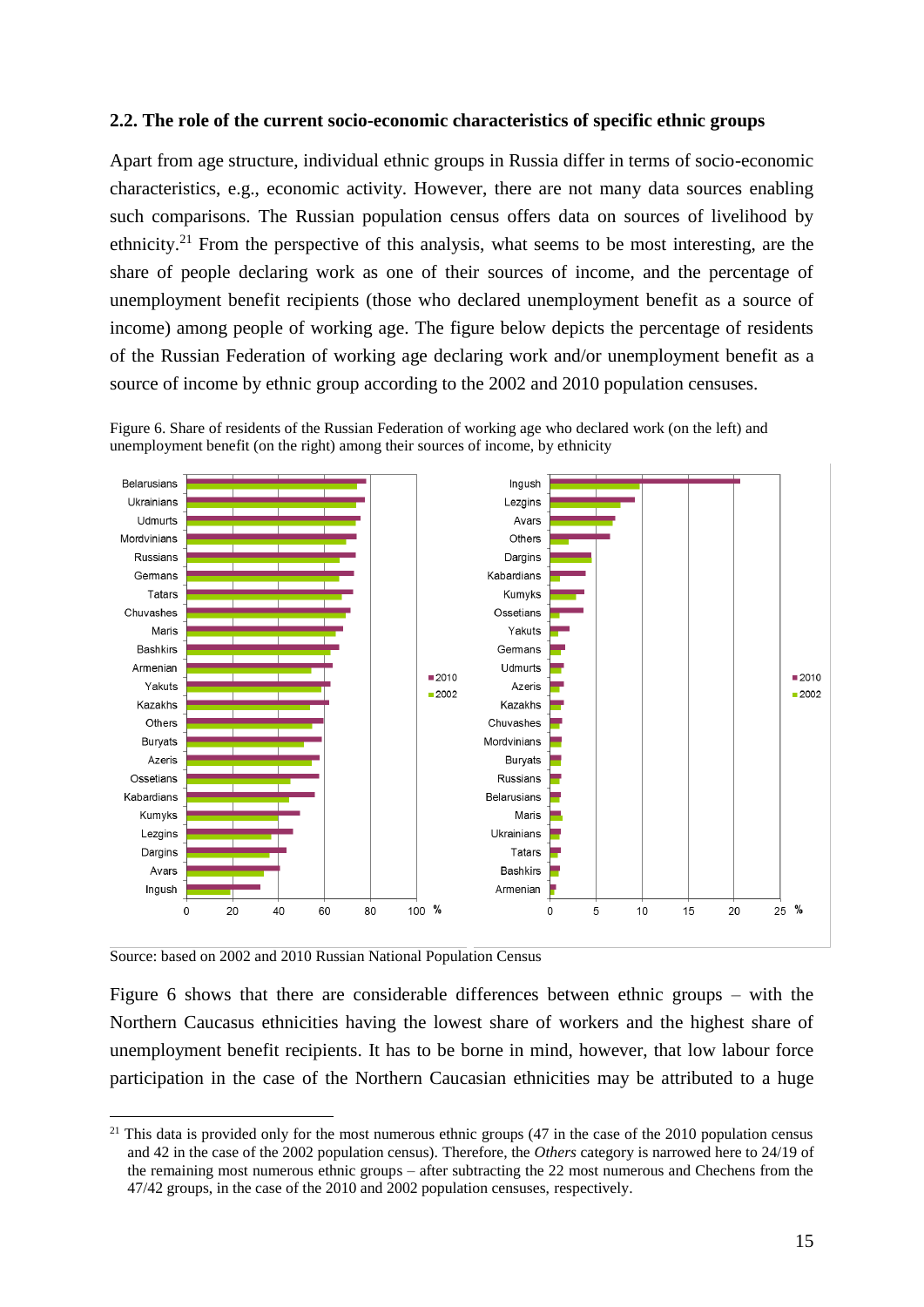shadow economy in this region (Grebennikov 2013; Zubarevich 2011), while people may be reluctant to disclose their true labour market status to census officers. Without a simulation of the economic behaviour of the population, it is difficult to predict how the differences between ethnic groups will develop in the future. Under the assumption that they will persist, even partially, we can try to assess what impact they may have on the country's future economic development when combined with simulated population changes. A correlation analysis shows that ethnic groups with a lower share of people who declared work and a higher share of those who declared receiving unemployment benefit (as shown in Figure 6, these are the same groups, as the two indicators are inversely linked) are expected to note the largest increase in their numbers. The correlation coefficient for the share of workers among population of working age as of 2010 and the simulated percentage change of the ethnic group size in the years 2011–2036 was -.66 in the case of the "No significant changes" scenario  $(p=0.001)$ , which provides evidence that there indeed is a negative relationship between these two variables. The analogous coefficient in the case of unemployment benefit recipients was not significant (r=.33, p=.123). The "Modernisation" scenario yields weaker or no association  $(r=-.56, p=0.006$  and  $r=.25, p=.247$  respectively), while the scenario assuming negative political and economic developments brings stronger relationship ( $r=-.74$ ,  $p<-.001$  and  $r=.40$ , p=.062 respectively). Figure 7 plots simulated population changes in 2011–2036 against the share of people of working age declaring work as a source of income in 2010 by ethnic group.





| % working |  |
|-----------|--|
|           |  |

| Legend: $Av - Avars$ | $Ing-Ingush$                         | Yak – Yakuts                     | $Dar - Dargins$ | Kum – Kumyks                        |
|----------------------|--------------------------------------|----------------------------------|-----------------|-------------------------------------|
| $Lex - Lezgins$      | $Kab - Kabardians$ $Os - Os$ setians |                                  | Bas – Bashkirs  | $Tat - Tatars$                      |
| $Bur - Burvats$      | Kaz – Kazakhs                        | $Chu - Chuvashes$ $Ud - Udmurts$ |                 | Ukr – Ukrainians                    |
| $Ma - Maris$         | $Ru - Russians$                      | Ge – Germans                     |                 | Bel – Belarusians Mo – Mordvinians. |

Source: own elaboration based on MIGRUS simulations (Kupiszewski, Kupiszewska 2014a) and 2010 Russian National Population Census

The above chart shows that two ethnic groups – Azeris and Armenians – can be perceived as outliers, as they exhibit relatively high positive population change rates while also having relatively high shares of those who declared work among their sources of income. The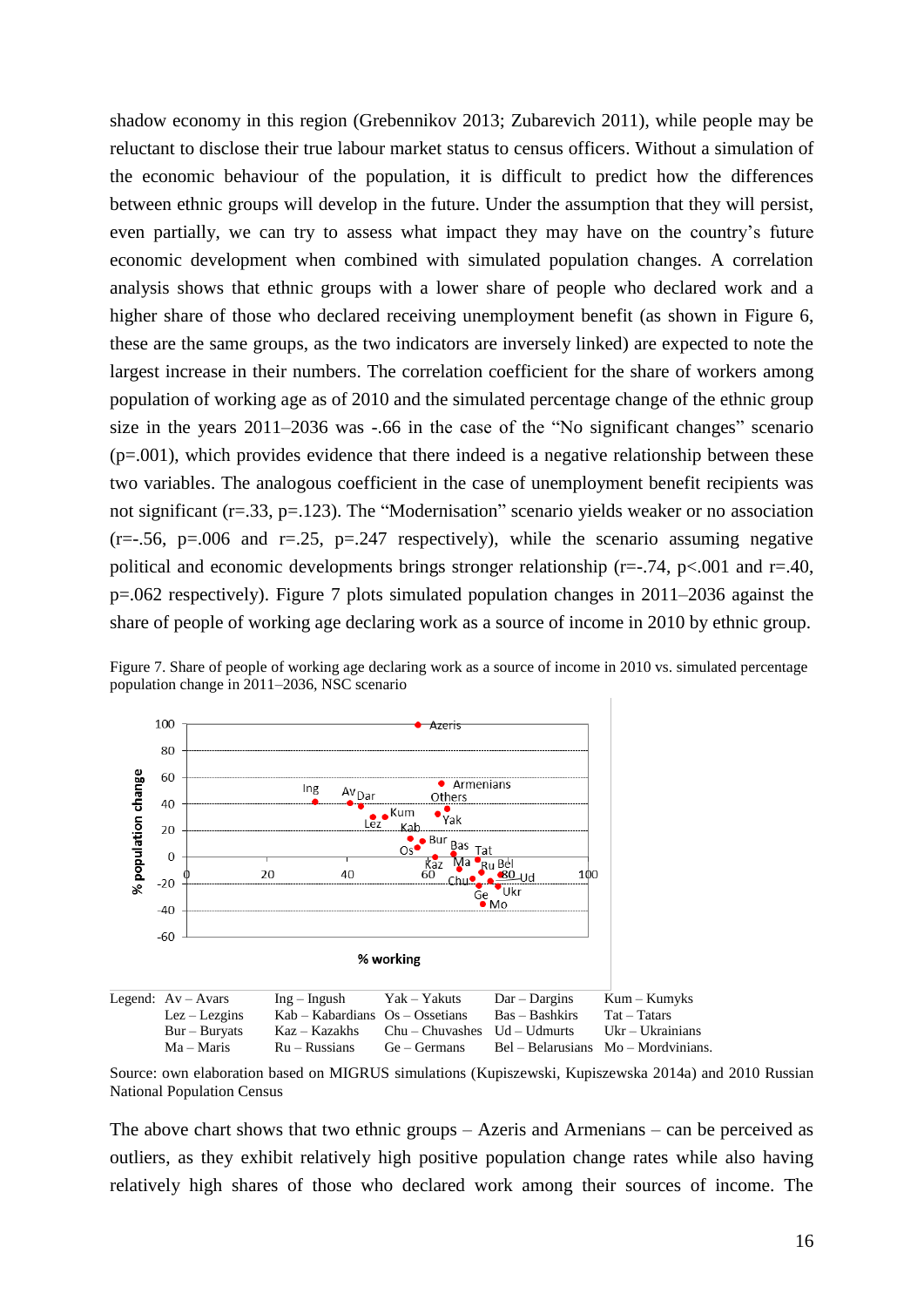exclusion of these two groups results in a stronger relationship (e.g., in the "No significant changes" scenario, the correlation coefficient for work is -.86, p<.001, while for unemployment benefit it amounts to .58, p=.005).

This analysis demonstrates that the share of ethnic groups less active (possibly in the formal labour market) would grow at the expense of the more 'active groups'. Hence, the conclusion is that unless the most backward (in terms of their official activity in the labour market) groups catch up with the 'more active' ones, simulated population changes may have a negative impact on the overall labour force participation in the formal workforce in the RF and consequently on tax revenues. Hence, in order to mitigate the potential negative consequences, the state should concentrate its efforts on creating conditions which would encourage inhabitants of those regions to leave the shadow economy and legalise their incomes. Considering a short-medium term influence of a potential increase in labour force activity over time, it has to be borne in mind that under the PAYG scheme, despite its initial positive effect in terms of lowered costs due to reduced dependency ratios, eventually it means higher benefits to retired workers than to their non-working dependants (Nyce, Schieber 2005).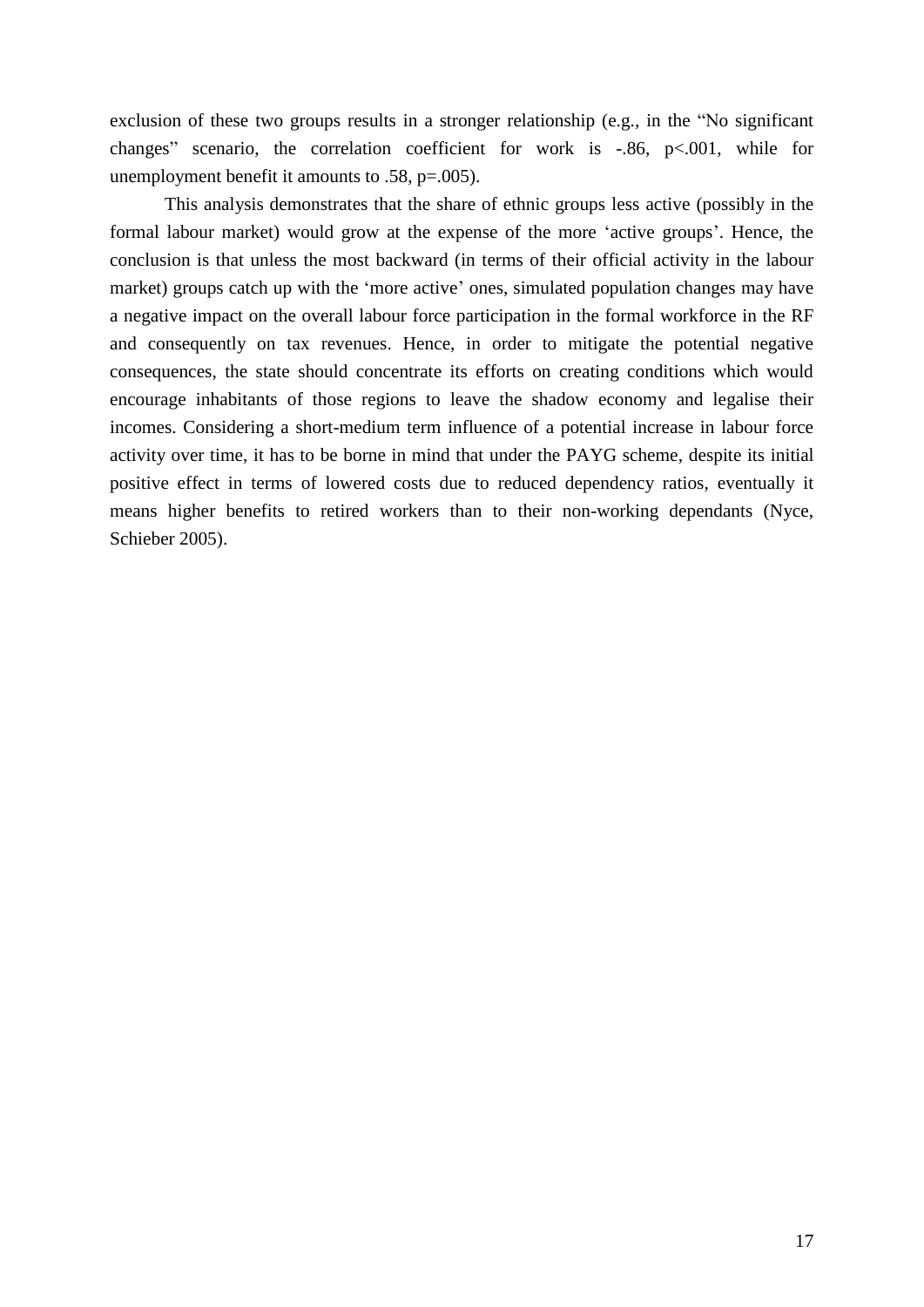#### **3. The role of migration**

<u>.</u>

Since 1992, Russia has noted a natural population decrease, the most severe in 1999–2002, when it exceeded 900 thousand a year. If it had not been for positive net migration (which has amounted to over 8 million since 1992), the country's population would have decreased by over 13 million in 1992–2012 (*Demographic Yearbook of Russia* 2013). Hence, it can be said that migration compensated for about 60% of the natural decrease and thus alleviated its negative impact on the economy. The MIGRUS simulations estimate the future role of migration to vary in this respect, depending on the scenario. According to the "Modernisation" scenario, net migration of 9.2 million in years 2011–2036 will succeed in fully offsetting the natural decrease. In the case of the "No significant changes" scenario, a predicted migration balance of 7.3 million will manage to compensate for about a half of the decrease. Assuming negative political and economic developments, a predicted net migration of 5.3 million will cover only 25% of the population decline. Such estimates result from both a larger natural decrease and a smaller net migration, provided that negative political and economic changes occur. It has to be borne in mind, however, that, among components of the population change, migration flows are the most difficult to predict.

When considering the economic and developmental impact of the simulated population changes, important are differences between migrants and local residents in terms of their demographic and socio-economic characteristics. Thus, a marginal change in population size (thanks to migration offsetting natural decrease) may mean significant changes to its socio-economic characteristics. First of all, migrants are, on average, younger than the receiving state's population (Biryukova 2012).<sup>22</sup> Furthermore, they are, on average, characterised by a higher degree of entrepreneurship than an average Russian – according to a 2012 Global Entrepreneurship Monitor (GEM) study, the percentage of migrants attempting to open their own business in Russia was twice as high as the percentage of non-migrants doing so (Verkhovskaya, Dorokhina 2013). Moreover, migrants often hold jobs unwillingly performed by local populations (Iontsev, Ivakhnyuk 2012). This concerns low-skilled and low-paid jobs, also those involving harmful working conditions. Some sectors of the labour market in Russia are already migrant-dependent to a large extent, in particular, construction, trade and cleaning services (*ibid*.). Taking into account the simulated negative natural increase, immigration seems to be the last resort to secure stable growth in the GDP. However, as numerous studies show, migrants often perform irregular work, not rarely below their qualifications (see e.g. Mukomel' 2013a; 2013b; Varshavskaya 2013). Mukomel (2013b)

<sup>&</sup>lt;sup>22</sup> To prove this, one can additionally compare the age composition of the RF population as presented by Rosstat and e.g. the results of the 2011 study conducted by the National Research University "Higher School of Economics" (NRU HSE) and the Center for Ethnopolitical and Regional Studies (CERS) (the NRU HSE-CERS study). For the age composition of the 8,499 migrants surveyed, see e.g. Denisenko, Varshavskaya 2013, p. 4, tab. 2.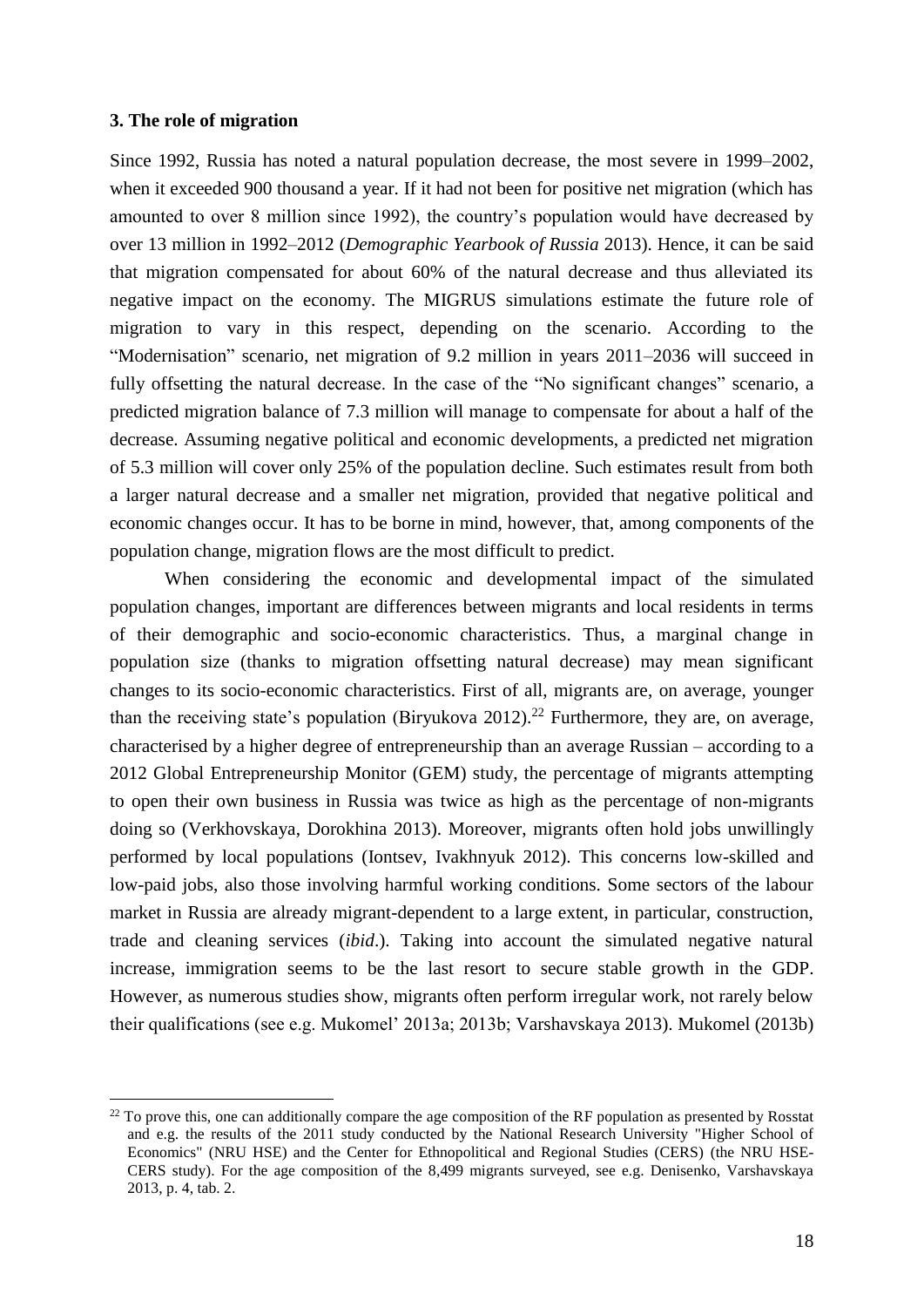estimates that over 60% of all migrant workers<sup>23</sup> engage in irregular work. The NRU HSE-CERS study shows that about half of migrants in Russia are employed in positions not requiring any qualifications and that this also concerns 1/3 of migrants possessing higher or incomplete higher education (*ibid.*). Furthermore, migration is often accompanied by ethnic professional specialisation and formation of ethnic businesses. This leads to the creation of migrant niches (Kuznetsov and Mukomel' 2007), e.g., Azeris are believed to have almost monopolised the fruits and vegetables trade in Russia, in particular in Moscow, and may limit freedom of competition on the labour market as it often involves hiring only ethnic compatriots of the business owner. Consequently, the economic integration of migrants is often a challenge, especially since local population is sceptical about perspectives of migrant integration and some migrants do not seek adaptation either (Mukomel' 2011). Despite the drawbacks mentioned above, migration still plays mainly a positive role, mitigating the consequences of demographic crisis and filling labour market shortages.

Tyuryukanova (2007) claims that, taking into account the projected growth in demand for highly skilled workers, it can be expected that 'elite migration' will develop in Russia on a larger scale in the future. Attraction of highly skilled migrants is one of the main objectives of the *State Migration Policy Concept of the RF until 2025*, adopted in 2012. However, Russia may encounter problems with encouraging highly skilled professionals to come to Russia unless a profound modernisation takes place.

Given the selective nature of migration, it is worth looking at the most numerous ethnic groups living in Russia from the perspective of components of population change. The figure below presents the two population change components – natural increase and net migration. Ethnic groups are ranked according to average annual population change rate as predicted in the NSC scenario.

1

 $^{23}$  Varshavskaya (2013) quotes the 2011 Russia Longitudinal Monitoring Survey of Higher School of Economics (RLMS-HSE) according to which 6% of Russian corporate sector workers do not have formalised work, while in the case of foreign workers the percentage reaches 58%. However, it has to be borne in mind that the RLMS-HSE underestimates the number of migrants; in particular, it does not usually reach irregular migrants and temporary migrants. The results of the Labour Force Survey (LFS) confirm this relationship – in 2012, 45% of foreign citizens worked in the informal sector, while the respective share for the local population was 19%.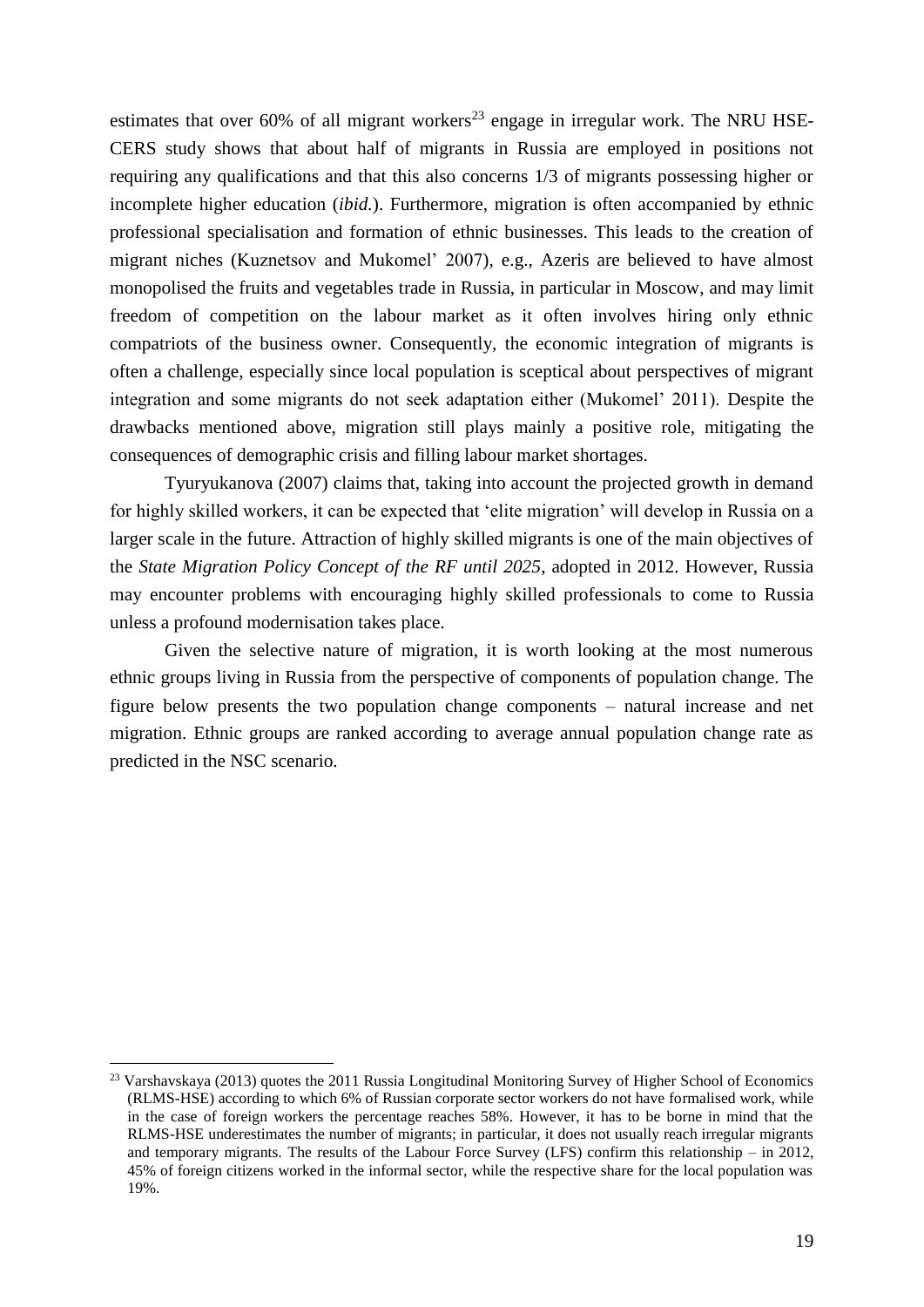Figure 8. Components of population change – average annual natural increase and net migration rates, NSC scenario



Source: MIGRUS simulations (Kupiszewski, Kupiszewska 2014a)

Based on Figure 8, the most numerous ethnic groups in Russia can be divided into classes depending on whether they owe the simulated growth/decline in their numbers to migration or to natural increase/decrease. Such an approach allows us to distinguish four main types:

- 1) ethnic groups that are expected to note both positive net migration and natural increase, formed by Azeris, Armenians, Lezgins and *Others*;
- 2) groups expected to have net migration equal (or almost equal) to zero, and positive natural increase, comprising Ingush, Avars, Dargins, Buryats, Kumyks, Kabardians and Yakuts;
- 3) groups expected to encounter positive net migration and natural decrease, including Belarusians, Ukrainians, Germans, Tatars, Mordvinians and Russians;
- 4) groups expected to note migration rates equal (or almost equal) to zero and natural decrease, formed by Udmurts, Chuvashes and Maris.

Importantly, the first two groups are expected to note positive annual population change rates, while the latter two, on the contrary, are expected to shrink. Moreover, assuming the other two scenarios, we would obtain similar typologies. The main difference in the case of the NEG scenario consists in Germans having a negative in place of a positive net migration rate, while the main difference when considering the "Modernisation" scenario lies in the fact that Belarusians and Tatars are expected to have positive population change rates.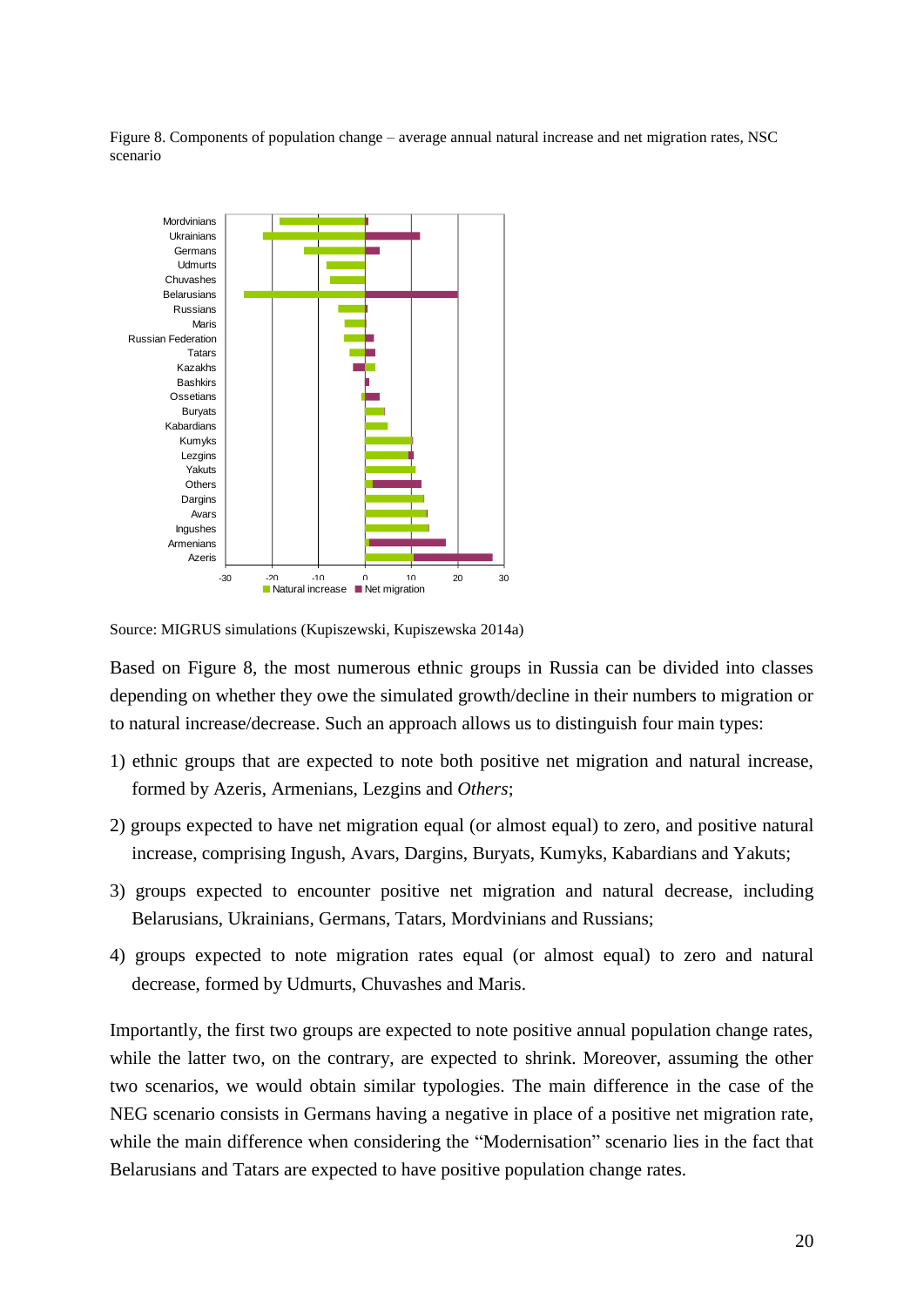The 'stationary' ethnic groups as regards migration, i.e. groups 2) and 4), are less interesting than the 'migratory' groups when developmental impacts of population changes are considered. Figures 7 and 8 presented in Section 2.2 showed that according to the last population censuses, ethnic groups inhabiting the Northern Caucasus republics (Ingush, Avars, Dargins, Lezgins, Kumyks and Kabardians) seem to be the least active on the (possibly formal) labour market. It has been shown that all of them are expected to have the largest positive population change rates. What is worth noticing here is that they all owe their expected increase to positive natural increase rates, whereas for example Armenians, whose simulated increase is, conversely, attributed to positive net migration rates, show higher labour market activity. This mechanism is additionally evidenced by the example of the other two 'most migratory' ethnic groups: Ukrainians and Belarusians, who are among the top economically active groups (economic activity is measured here again by percentage of people of working age declaring work/unemployment benefit as sources of income). These patterns may indicate that international migration (thanks to its positive selectivity in terms of economic activity) may increase the level of economic activity among ethnic groups at destination.

More evidence is provided by existing studies. Differences between various 'migratory' ethnic groups also manifest in their propensity for irregular work. Lehmann and Zaiceva (2013) draw a conclusion from the RLMS-HSE claiming that only immigrants from the Caucasus and Central Asia have a higher probability than the local population of being employed informally, while other immigrant groups do not tend to differ from the local population in this respect. Moreover, as said before, different ethnic groups tend to occupy specific niches in the labour market. Although both Caucasus and Eastern European migrants mainly hold jobs in trade, consumer services, construction, and transportation,<sup>24</sup> Eastern European migrants more often have jobs requiring higher skills, e.g., as engineers or managers (Savoskul 2011).

The future international migrations of the most 'migratory' ethnic groups differ heavily depending on the scenario, but by each of the scenarios the *Others* and Russians categories clearly stand out in terms of magnitude of simulated net migration. They are expected to account for about 44–45% and about 25–27% of total net migration in 2011– 2036, respectively. Given that fact, it is worth taking a closer look at these groups.

1

<sup>&</sup>lt;sup>24</sup> Migrants from Eastern Europe additionally work in domestic services.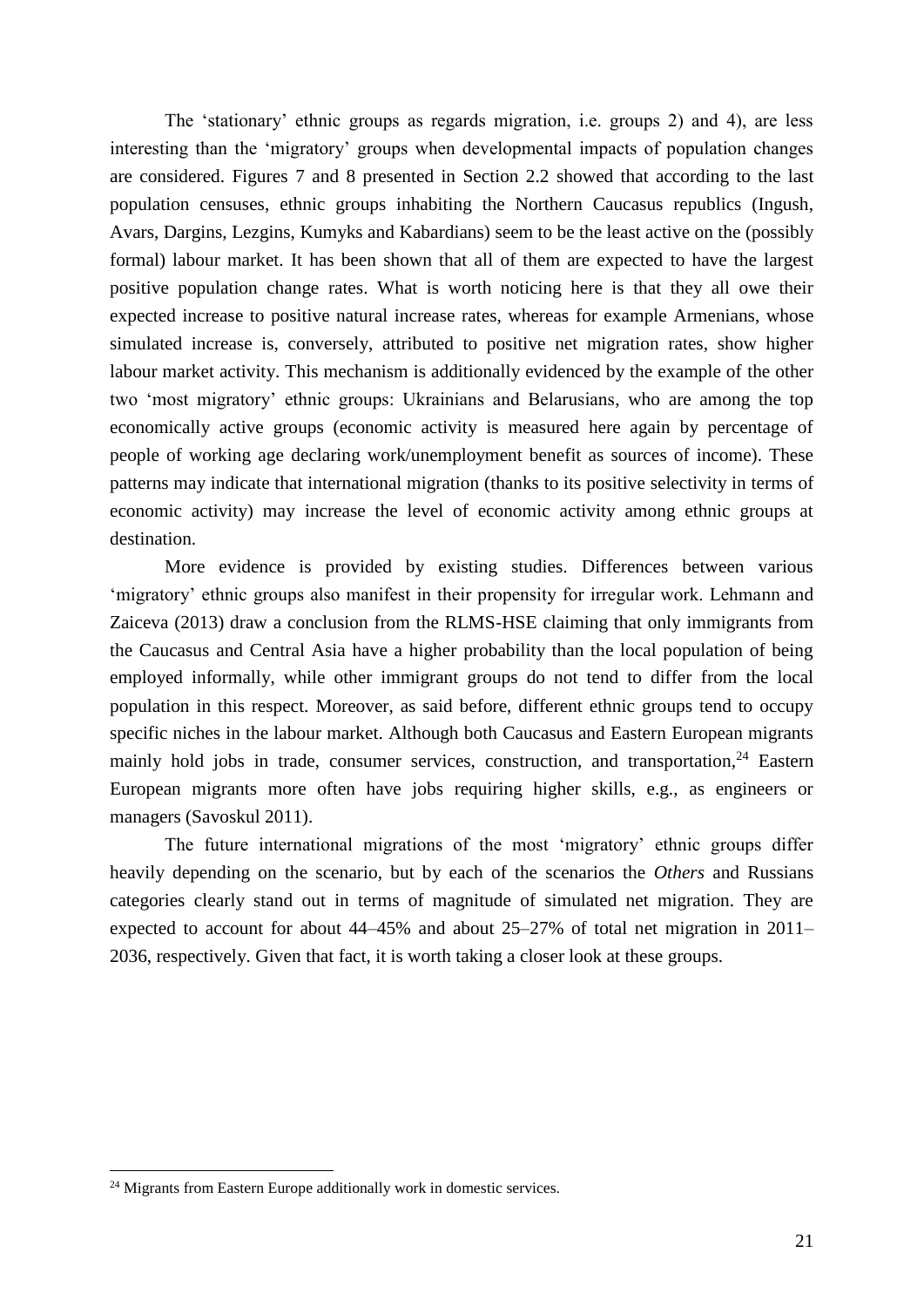

Figure 9. Simulated net migration for Russians and *Others* according to different scenarios

Source: based on MIGRUS simulations (Kupiszewski, Kupiszewska 2014a)

The *Others* group exceeds the Russian ethnic group in terms of simulated net migration in each scenario (see Figure 9). It consists of three subgroups, two of which seem especially interesting in light of the current debate on immigration in Russia: the Chinese (coupled here with North Koreans and Vietnamese) and Central Asian ethnicities. Given their frequent irregular work status, there are not many studies shedding light on their labour market characteristics enabling an assessment of the impact that their presence might have on the labour market. One such study was a household survey conducted by the World Bank in 2007 and 2009 in Tajikistan. Lokshin and Chernina (2013) quote its results saying that migrants from Tajikistan earn considerably less than the local population in Russia (about 40% less), the majority of them  $(60%)$  choose Moscow as their destination,<sup>25</sup> and 80% of them send home remittances that usually amount to about 60% of their earnings. These facts are often interpreted by opponents of liberal migration policies in terms of a possible negative influence on Russia's economic development. Proponents of stricter admission rules usually claim that an increase in the number of underpaid migrants in the labour market would lead to decreasing wages for the local population and that migrants spend almost no money in Russia, remitting it all to their home countries. These statements are not necessarily true. Firstly, lower wages for migrants do not have to mean a decline in earnings for the local population, as the labour market is highly segmented, with migrants occupying mainly positions on the secondary labour market and usually not competing with the local population. Secondly, numbers quoted by Lokshin and Chernina actually mean that over 50% of total earnings of all Tajik migrants is in fact spent in Russia. The World Bank study also overturns another myth concerning migrants from Tajikistan – that they do not speak Russian. It says that 85% of

<u>.</u>

 $25$  The domination of Moscow is not restricted to Tajiks – according to official data on work permits, 29% of all work permit holders in 2014 chose Moscow and the Moscow region as their destination (*Trud…* 2015).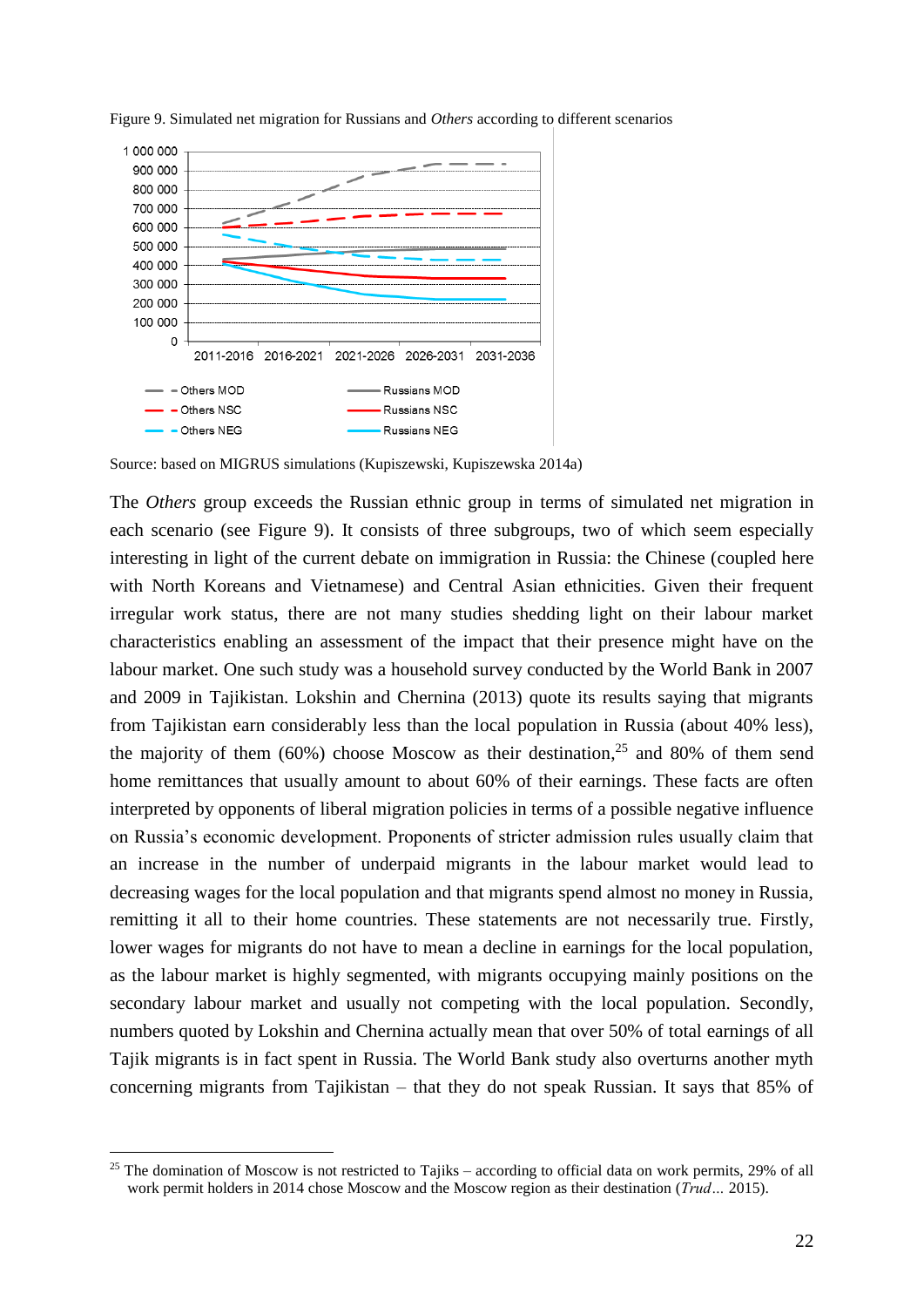them do speak Russian. <sup>26</sup> What may indeed have a negative impact on Russia's economic development is the unequal distribution of migrants throughout the country, which additionally deepens the uneven development of regions, and their high propensity for performing irregular work.

As far as migrants of Russian ethnicity are concerned, Lazareva (2012), basing on the RLMS-HSE results and official statistical data, claims that their inflow has a negative effect on employment of the local population but not on wages. She argues that the employment effect is caused by the fact that they "are close substitutes to the local labour force" (p. 4) due to common language and similar educational background and thus their migration resembles interregional mobility within Russia. However, in her earlier work Lazareva (2008) claimed that migrants of Russian ethnicity, similarly to other migrant ethnicities, fill regional labour market niches that are filled by neither the local labour force nor by internal migrants and thus compete mainly with other international migrants.

The general conclusion seems to be that international migration is expected to bring more good than harm to the economic development of the Russian Federation. The authorities appear to be gradually acknowledging this fact, as evidenced in recent policy papers, e.g. the *State Migration Policy Concept of the RF until 2025*, adopted in 2012.

#### **Summary and conclusions**

The Russian Federation has noted a population decline in the last two decades and faces the risk of further depopulation over the next two decades. Although a population decline is not inevitable (in the "Modernisation" scenario the population is expected to increase by 1%), regardless of the scenario, the population of Russia is going to age. Population aging implies shrinkage of the share of the working age population, which directly affects the country's economic situation because it requires higher public expenditures on the social security system, including the pension system, and entails higher demand for health care resources. A higher old-age dependency ratio (which is going to grow continuously until 2031 regardless of the scenario) means an increased burden on younger generations in terms of intergenerational transfers, on both the state and private levels. Moreover, due to age specific variations in labour productivity (with older workers associated with lower output), the aging of the workforce may limit the potential for high economic growth.

Simulated changes to the ethnic composition of the RF population, coupled with differences in demographic and socio-economic characteristics between ethnic groups, are also not without significance. On the one hand, from the developmental point of view, a growing share of older people at the expense of younger generations in the case of ethnic groups inhabiting certain regions (e.g. Mordovia, Udmurtia and Chuvashia) may limit

1

 $26$  However, their level of proficiency is possibly questionable.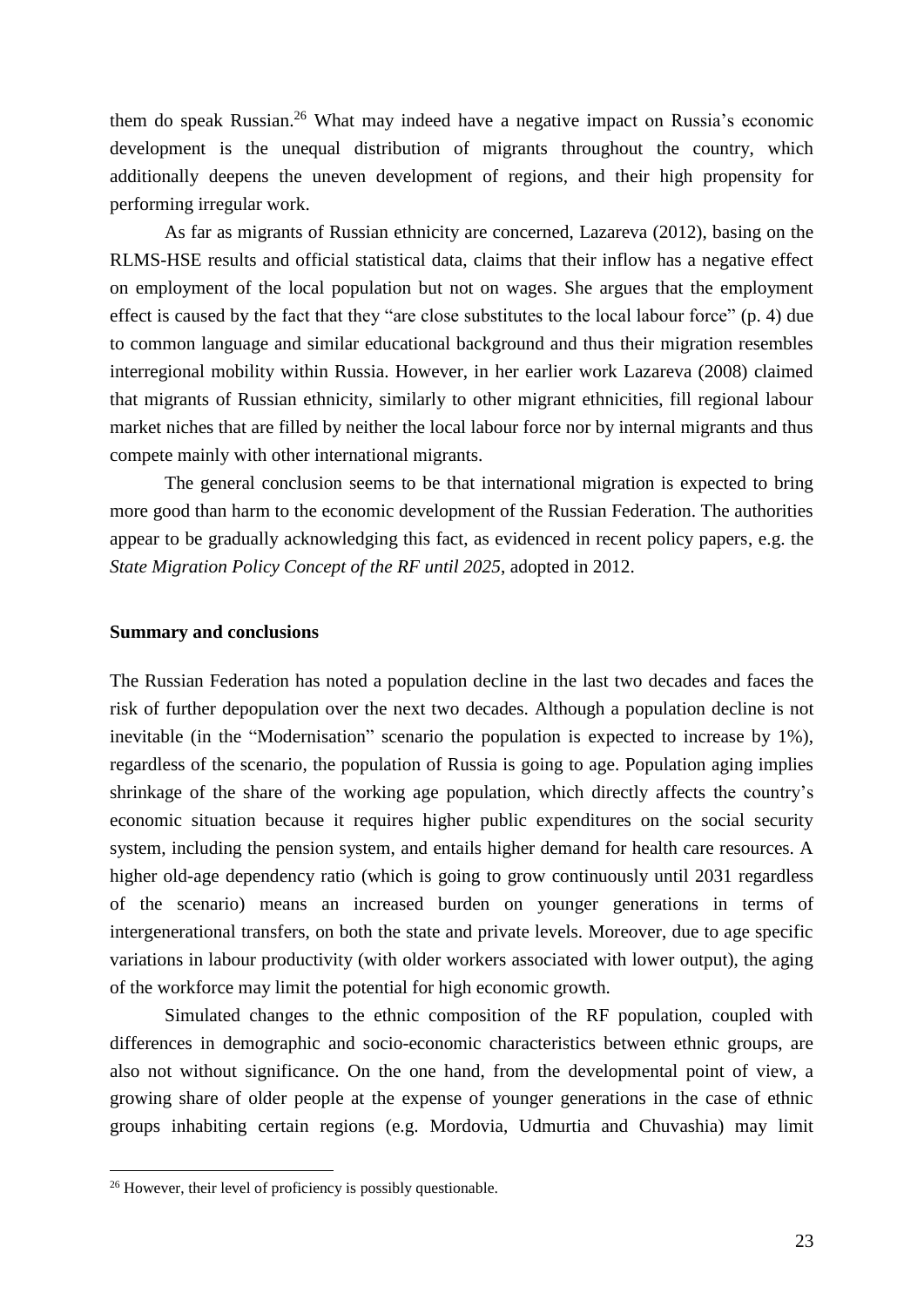developmental chances of these regions and lead to their further peripherisation (assuming lower productivity levels of 'older' ethnic groups). On the other hand, a growing size of the working age population in Northern Caucasian republics may enhance competition on the Northern Caucasian labour markets, which are already now struggling with superfluous workforce that the local economy is unable to absorb.

A look at the present characteristics of the most numerous ethnic groups in Russia allows us to draw conclusions regarding the expected impact of the simulated population changes on the country's development. Taking into account the differences between ethnic groups as regards their labour market activity (measured by the share of people of working age declaring work as one of their sources of income), the analysis has shown that the ethnic groups with lower labour force participation (probably in the formal workforce) are expected to note the largest increase in their numbers. Thus, it can be concluded that unless the most backward groups (in terms of economic activity) make up for their 'backwardness', the simulated population changes may have a negative impact on the overall official labour market activity in the RF and consequently on total tax revenues.

Despite having certain drawbacks (migrants often perform irregular work, not rarely below their qualifications, tend to form migrant niches in the labour market, etc.), migration's beneficial influence on the country's economic development seems to have finally been acknowledged in Russia. Not only does international migration enable mitigation of the consequences of demographic crisis and fill labour market shortages, but migrants also hold jobs unwillingly performed by the local population and have, on average, a higher degree of entrepreneurship than do representatives of the local community, which makes them the last resort to secure stable economic growth in Russia in the coming years.

#### **Acknowledgements**

This paper was prepared within the "Migration and futures of ethnic groups in the Russian Federation" (MIGRUS) research project, funded by the Foundation for Population, Migration and Environment and conducted by IOM Warsaw in the years 2011–2014. The views expressed in the paper are those of the author and do not necessarily represent those of the IOM. The author would like to express her thanks to Olga Chudinovskikh, Ekaterina Donets, Marek Kupiszewski, Dorota Kupiszewska and the CMR WP's reviewer for their valuable comments on an earlier draft of the manuscript. All remaining mistakes are mine.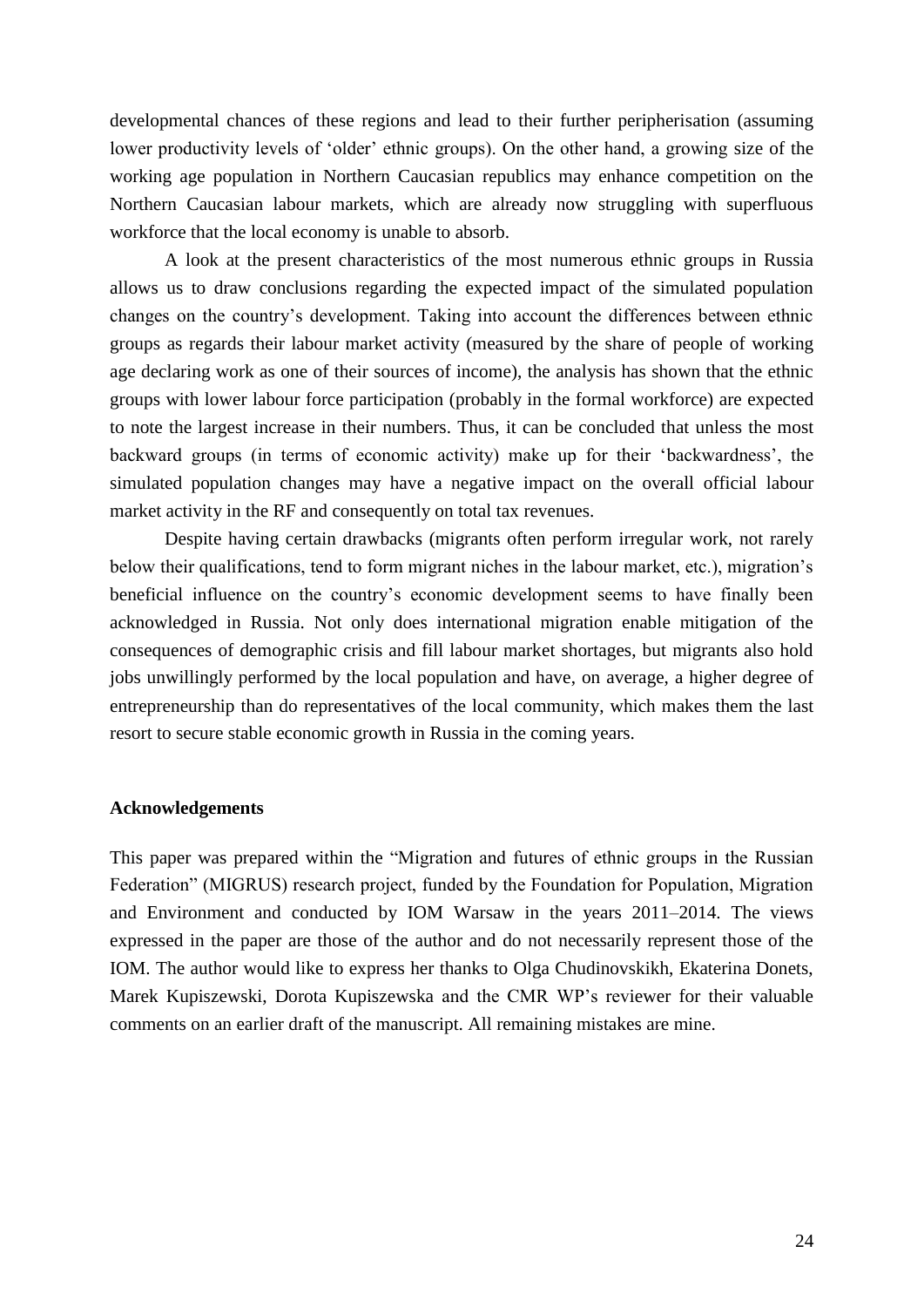## **References**

- Bijak J., Kupiszewska D., Kupiszewski M., Saczuk K., Kicinger A. (2007). Population and Labour Force Projections for 27 European Countries, 2002–2052: Impact of International Migration on Population Aging. *European Journal of Population* 23:1–31.
- Biryukova S. (2012). Opyt otsenki vklada migrantov v vosproizvodstvo naseleniya na osnove materialov organov ZAGS. [Experience in assessing the contribution of migrants to the reproduction of the population on the basis of civil registry data.] in: Chudinovskikh O., Donets E., *Trudovaya migratsiya: tendentsii, politika, statistika. Materialy chteniy pamyati E.V. Tyuryukanovoy 12 iyulya 2012 goda*. [Labour migration: trends, policy, statistics. Materials from readings in memory of Elena Tiuriukanova, July 12, 2012.] Moscow: MAKS Press, p. 7–19.
- *Demographic Yearbook of Russia* (2013). Moscow: Rosstat.
- *Demographic Yearbook of Russia* (2015). Moscow: Rosstat.
- Denisenko M., Varshavskaya Ye. (2013). *Migrants at the Russian Labour Market: Characteristics, Status, Mobility*. SEARCH Working Paper WP3/21.
- Dmitriev M., Maleva T., Sinyavskaya O., Shcherbakova E. (2009). Demograficheskie vyzovy i ekonomicheskiy rost. [Demographic challenges and economic growth.] in: Vishnevskiy A. G., Bobylev S. (eds) *Doklad o razvitii chelovecheskogo potentsiala v Rossiyskoy Federatsii 2008: Rossiya pered litsom demograficheskikh vyzovov*. [Human Development Report. Russian Federation. 2008: Russia Facing Demographic Challenges.] Moscow: UNDP, p. 121–144.
- Eich F., Gust C., Soto M. (2012). *Reforming the Public Pension System in the Russian Federation*. IMF Working Paper, WP/12/201, International Monetary Fund.
- Fotaki M. (2009). Informal Payments: A Side Effect of Transition or a Mechanism for Sustaining the Illusion of 'Free' Health Care? The Experience of Four Regions in the Russian Federation. *Journal of Social Policy* 38(4): 649–670.
- Grebennikov M. (2013). Farewell to the Caucasus: Regional Ethnic Clan Politics and the Growing Instability of the Ruling Elite after the 2012 Presidential Elections in Russia. *Communist and Post-Communist Studies* 46: 159–166.
- International Monetary Fund (2015). *World Economic Outlook: Adjusting to Lower Commodity Prices*. Washington (October).
- Iontsev V., Ivakhnyuk I. (2012). *Role of International Labour Migration in Russian Economic Development*. CARIM-East RR 2012/04, San Domenico di Fiesole (FI): European University Institute, Robert Schuman Centre for Advanced Studies.
- Kolev A., Pascal A. (2002). What Keeps Pensioners at Work in Russia? Evidence from Household Panel Data. *Economics of Transition* 10(1): 29–53.
- Kupiszewska D., Kupiszewski M. (2013). Population and labour force dynamics model. in: M. Kupiszewski (ed.) *International migration and the future of populations and labour in Europe.* The Springer Series on Demographic Methods and Population Analysis Vol. 32, Springer, p. 193–206.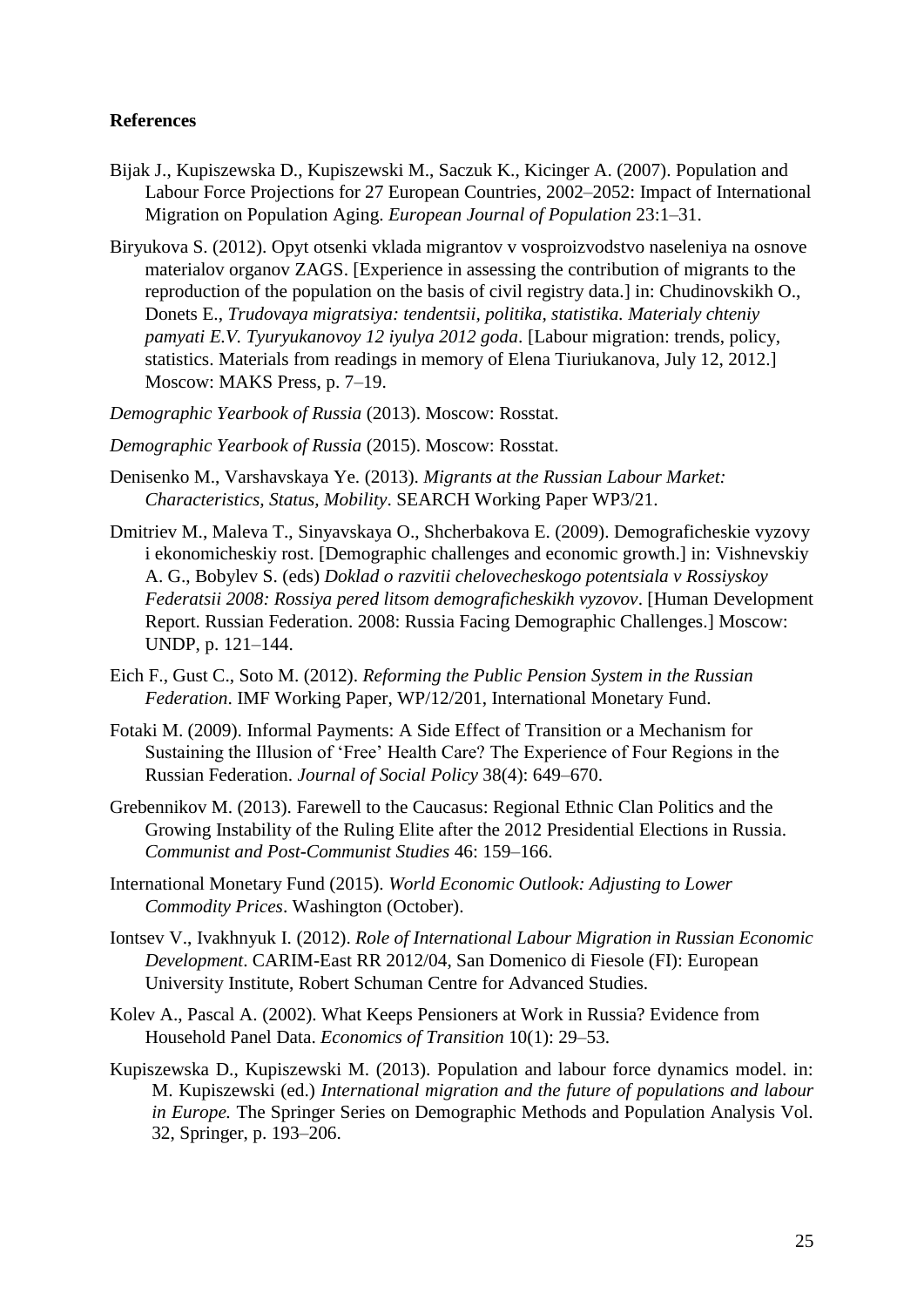- Kupiszewski M., Kupiszewska D. (2011). MULTIPOLES: A Revised Multiregional Model for Improved Capture of International Migration. in: J. Stillwell, M. Clarke (eds.) *Population Dynamics and Projection Methods: Papers in Honour of Philip Rees.* Springer, p. 41–60.
- Kupiszewski M., Kupiszewska D. (2014a). *Simulations of the Population of the Russian Federation by Ethnicity – a Demographic Perspective*. Unpublished project report.
- Kupiszewski M., Kupiszewska D. (2014b). *Assumptions for the simulations of the ethnic populations of the Russian Federation by ethnicity*. Unpublished project report.
- Kuznetsov I., Mukomel' V. (2007). "Formirovanie Etnicheskikh Nish v Rossiyskoy Ekonomike." *Neprikosnovennyy Zapas* 1 (51), available: http://magazines.russ.ru/nz/2007/1/ku18.html, accessed: May 5, 2014.
- Lazareva O. (2008). *Russian Migrants to Russia: Choice of Location and Labor Market Outcomes*. Center for Economic and Financial Research at New Economic School. Working Paper No 117.
- Lazareva O. (2012). *Russian Migrants to Russia: Assimilation and Local Labor Market Effects*. National Research University Higher School of Economics Working Paper. available: http://papers.ssrn.com/sol3/papers.cfm?abstract\_id=947057, accessed: May 7, 2014.
- Lehmann H. and Zaiceva A. (2013). *Informal Employment in Russia: Incidence, Determinants and Labor Market Segmentation*. Quaderni – Working Paper DSE No 903. University of Bologna.
- Lokshin M., Chernina E. (2013). Migranty na rossiyskom rynke truda: portret i zarabotnaya plata. [Migrants on the Russian labour market: portrait and wages.] *Ekonomicheskiy Zhurnal VShE* 1:41–74.
- Maleva T. (2013). *Pensionnaya reforma: demograficheskie faktory, ekonomicheskie vozmozhnosti, sotsial'nye riski*. [Pension reform: demographic factors, economic possibilities, social risks.] presentation from 9.10.2013, available: www.ageingforum.org/ru/wp-content/uploads/sites/3/2013/11/T.Maleva\_prezentatsiya.pdf, accessed: April 20, 2014.
- Morrow K. Mc, Roeger W. (1999). The Economic Consequences of Ageing Populations. European Economy. Economic Papers 138. Brussels. available: http://ec.europa.eu/economy\_finance/publications/publication11151\_en.pdf, accessed: April 21, 2014.
- Mukomel', V. (2011). Integratsiya migrantov: vyzovy, politika, sotsial'nye praktiki. *Mir Rossii* 1: 34–50.
- Mukomel V. (2013a). Labour Mobility of Migrants from CIS Countries in Russia. *Central and Eastern European Migration Review* 2(2): 21–38.
- Mukomel' V. (2013b). *Integration of Migrant: Russian Federation. CARIM-East Research Report 2013/02*. San Domenico di Fiesole (FI): Robert Schuman Centre for Advanced Studies, European University Institute.
- Nyce S., Schieber S. (2005). *The Economic Implications of Aging Societies. The Costs of Living Happily Ever After*. Cambridge: Cambridge University Press.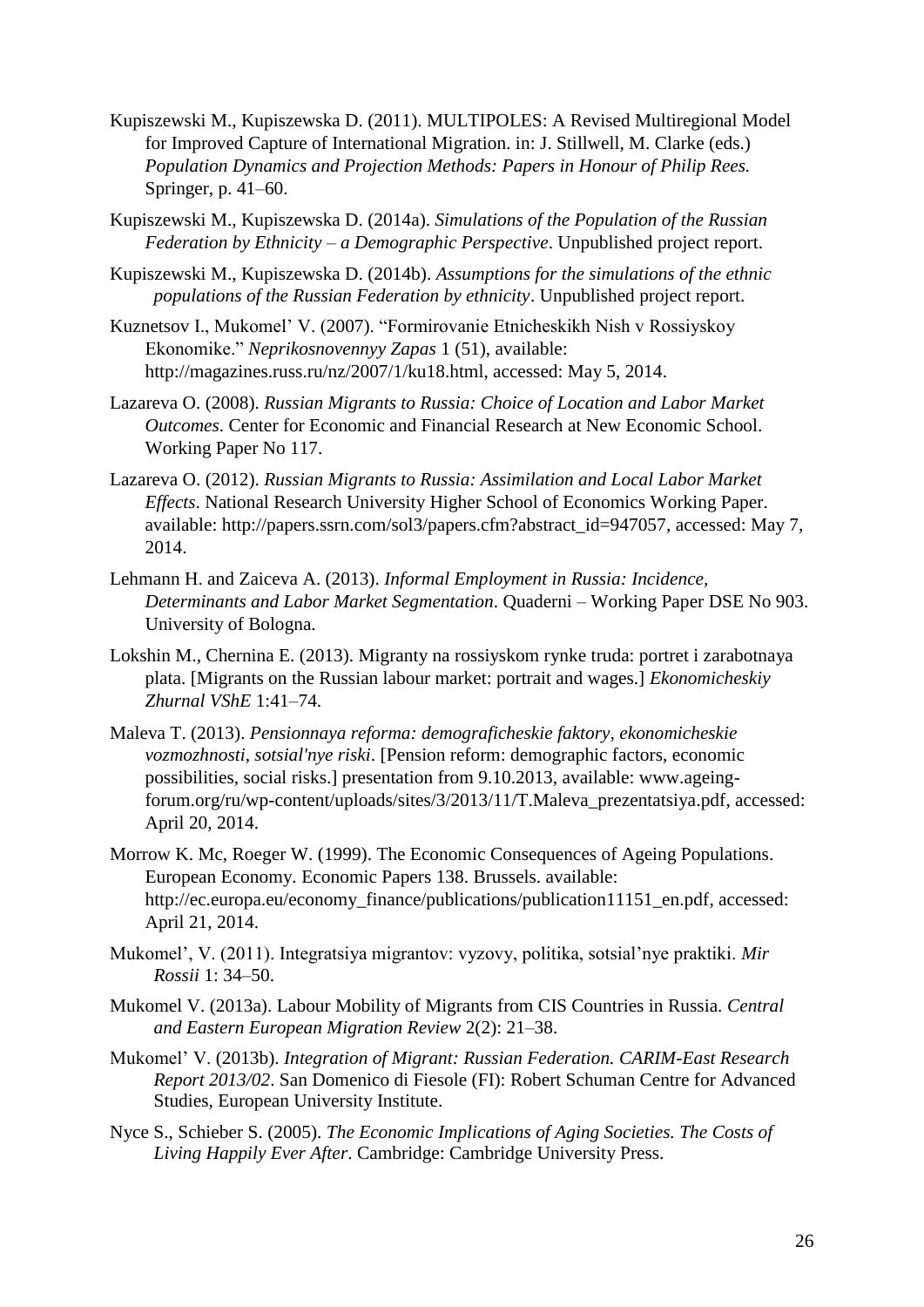- *Regiony Rossii. Sotsial'no-ekonomicheskie pokazateli*. (2016). Moskva: Federal'naya sluzhba gosudarstvennoy statistiki.
- Remington T. (2015). Pension Reform in Authoritarian Regimes: Russia and China Compared. Paper presented at the Workshop on Comparative Studies of Regional Governance in China and Russia, Hong Kong, September 24-25, 2015, available: http://iems.ust.hk/events/event/hse-workshop-on-comparative-studies-of-regionalgovernance-in-china-and-russia/#, accessed: February 21, 2017.
- Russian 2002 Population Census Data, available: www.perepis2002.ru/index.html?id=11, accessed: April 3, 2014.
- Russian 2010 Population Census Data, available: www.gks.ru/free\_doc/new\_site/perepis2010/croc/perepis\_itogi1612.htm, accessed: April 3, 2014.
- Savoskul M. (2011). Strategii adaptatsii etnicheskikh migrantov v lokal''nykh soobshchestvakh. [Adaptation strategies of ethnic migrants in local communities.] *Monitoring obshchestvennogo mneniya* 5(105):103–112.
- *State Migration Policy Concept of the RF until 2025*. (2012). available: http://kremlin.ru/acts/15635, accessed: May 8, 2014.
- *Trud i zanyatost' v Rossii*. (2015). Moskva: Federal'naya sluzhba gosudarstvennoy statistiki.
- Tyuryukanova E. (2007). O vliyanii migratsii na rynok truda. [On the impact of migration on the labour market.] *Otechestvennye zapiski* 4(37).
- UN (2013). World Population Prospects: the 2012 Revision, DVD Edition, United Nations, Department of Economic and Social Affairs, Population Division. available: http://esa.un.org/wpp/Excel-Data/population.htm, accessed: April 4, 2014.
- UN (2015). World Population Prospects: the 2015 Revision, DVD Edition, United Nations, Department of Economic and Social Affairs, Population Division. available: http://esa.un.org/wpp/Excel-Data/population.htm, accessed: February 16, 2017.
- Varshavskaya E. (2013). Rossiyskie i inostrannye rabotniki: osobennosti neformal''nogo nayma. [Russian and foreign workers: features of informal work.] in: V. Yadov, *Trudovye otnosheniya: sostoyanie i tendentsii razvitiya v Rossii*. [Labour relations: state and trends of development in Russia.] Samara: Izdatel'stvo «Samarskij universitet», p. 174–182.
- Vasin S., Vishnevskiy A., Denisenko M. (2010). Demograficheskie izmeneniya i ekonomika. [Demographic changes and economics.] *Demoscope Weekly*, No 429–430, 1–22 August 2010. available: http://demoscope.ru/weekly/2010/0429/tema01.php, accessed: May 4, 2014.
- Verkhovskaya O., Dorokhina M. (2013). *Global'nyy monitoring predprinimatel'stva. Natsional'nyy otchet. Rossiya 2012*. [Global Entrepreneurship Monitor. National report. Russia 2012.] St. Petersburg: Graduale School of Management, St. Petersburg University.
- Vishnevskiy A., Vasin S., Ramonov A. (2012). Prodolzhitel'nost' zhizni i vozrast vykhoda na pensiyu. [Life expectancy and retirement age.] *Demoscope Weekly*, No 511–512, 21